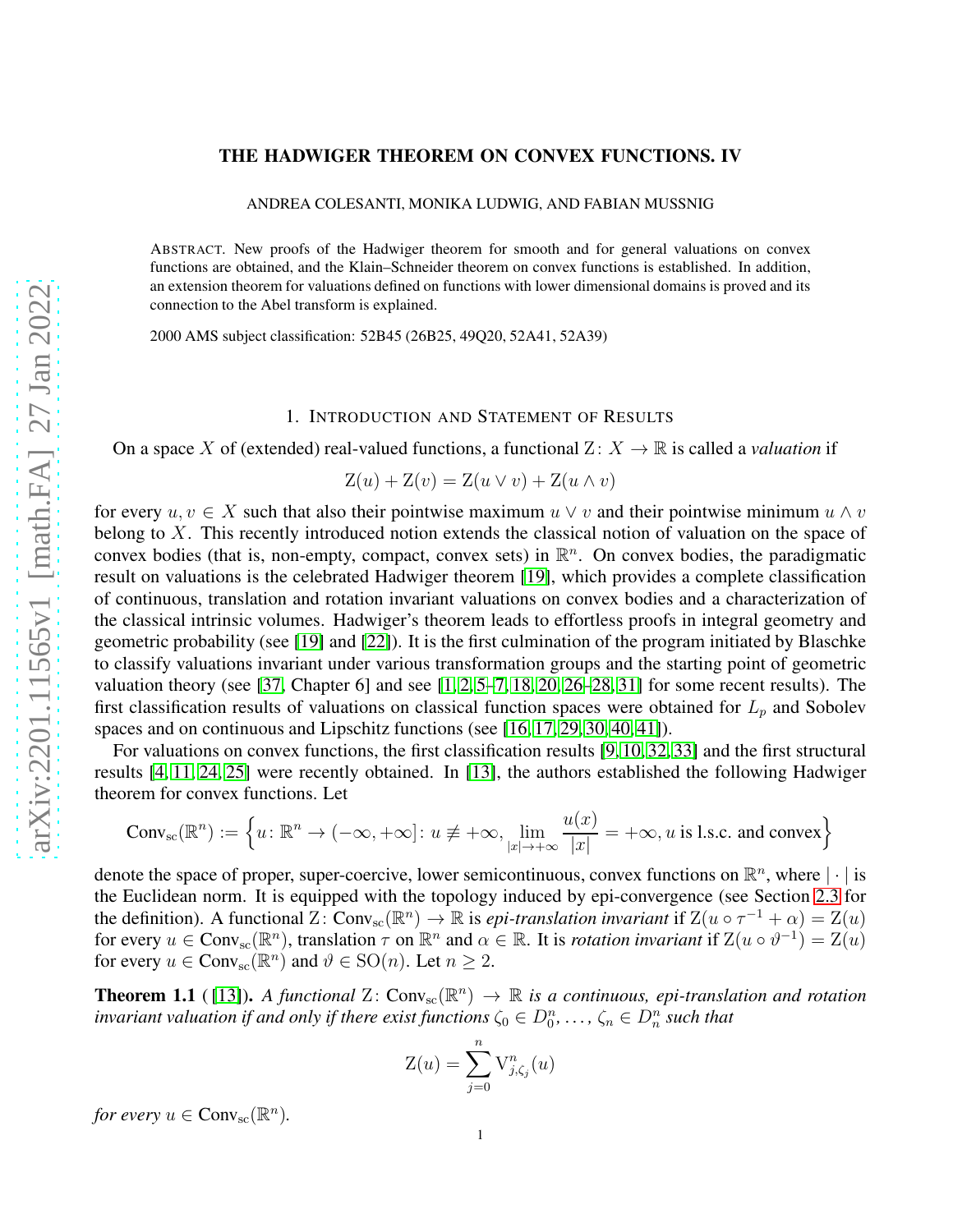Here, the spaces  $D_j^n$  are defined for  $0 \le j \le n-1$  as

$$
D_j^n := \Big\{ \zeta \in C_b((0,\infty)) \colon \lim_{s \to 0^+} s^{n-j} \zeta(s) = 0, \lim_{s \to 0^+} \int_s^\infty t^{n-j-1} \zeta(t) dt \text{ exists and is finite} \Big\},
$$

where  $C_b((0,\infty))$  is the set of continuous functions with bounded support on  $(0,\infty)$ . In addition, let  $\zeta \in D_n^n$  if  $\zeta \in C_b((0,\infty))$  and  $\lim_{s\to 0^+} \zeta(s)$  exists and is finite. In this case, we set  $\zeta(0) := \lim_{s\to 0^+} \zeta(s)$ and consider  $\zeta$  also as an element of  $C_c([0,\infty))$ , the set of continuous functions with compact support on  $[0,\infty)$ . For  $0 \le j \le n$  and  $\zeta \in D_j^n$ , the functionals  $V_{j,\zeta}^n$ : Conv $(\mathbb{R}^n) \to \mathbb{R}$  were introduced in [\[13\]](#page-23-24), where it was proved that there exists a unique continuous extension to Conv<sub>sc</sub>( $\mathbb{R}^n$ ) of the functional defined by

<span id="page-1-1"></span>(1.1) 
$$
u \mapsto \int_{\mathbb{R}^n} \zeta(|\nabla u(x)|) [\mathcal{D}^2 u(x)]_{n-j} dx
$$

on Conv<sub>sc</sub>( $\mathbb{R}^n$ )  $\cap C^2_+(\mathbb{R}^n)$ . Here,  $C^2_+(\mathbb{R}^n)$  is the class of twice continuously differentiable functions u with positive definite Hessian  $D^2u$  and  $[D^2u]_k$  is the kth elementary symmetric function of the eigenvalues of  $D^2u$  for  $1 \leq k \leq n$ , while  $[D^2u]_0 \equiv 1$ . This extension is called the *jth functional intrinsic volume*  $V_{j,\zeta}^n$  with density  $\zeta$ . Explicit representations for functional intrinsic volumes were obtained in [\[14\]](#page-23-25) using functional Cauchy–Kubota formulas (see Theorem [5.3](#page-17-0) below) and in [\[15\]](#page-23-26) using a new family of mixed Monge–Ampère measures. Note that  $V_{0,\zeta}^n(u)$  is a constant for  $\zeta \in D_0^n$ , independent of  $u \in Conv_{sc}(\mathbb{R}^n)$ . As in the classical Hadwiger theorem, a complete classification of continuous, epi-translation and rotation invariant valuations is obtained and thereby a characterization of functional intrinsic volumes.

The main aim of this paper is to give a new proof of Theorem [1.1.](#page-0-0) The proof in [\[13\]](#page-23-24) followed the basic outline of Hadwiger's original proof. Klain [\[21\]](#page-23-27) found a different approach to the classical Hadwiger theorem, which we try to adapt to the functional case. A critical element of Klain's proof is his so-called volume theorem, which was extended by Schneider [\[36\]](#page-23-28) to a complete classification of *simple*, continuous and translation invariant valuations on convex bodies, where a valuation is simple if it vanishes on lower dimensional sets. We establish the following new functional version of the Klain– Schneider theorem.

<span id="page-1-0"></span>**Theorem 1.2.** A functional  $Z: Conv_{sc}(\mathbb{R}^n) \to \mathbb{R}$  is a simple, continuous, epi-translation invariant *valuation if and only if there exists a function*  $\zeta \in C_c(\mathbb{R}^n)$  *such that* 

$$
Z(u) = \int_{\text{dom } u} \zeta(\nabla u(x)) \, \mathrm{d}x
$$

*for every*  $u \in Conv_{\rm sc}(\mathbb{R}^n)$ .

Here a valuation on  $Conv_{sc}(\mathbb{R}^n)$  is called *simple* if it vanishes on functions with lower dimensional domains and the domain of  $u \in Conv_{sc}(\mathbb{R}^n)$  is defined as dom  $u := \{x \in \mathbb{R}^n : u(x) < \infty\}$ . The proof of Theorem [1.2](#page-1-0) is given in Section [3,](#page-10-0) where we also show that functional analogs of generalized zonoids are dense in  $Conv_{sc}(\mathbb{R}^n)$  (see Lemma [3.2](#page-10-1) below).

The second critical element in Klain's proof is an extension of valuations defined on lower dimensional sets to valuations defined on general convex bodies. While such an extension is straightforward on convex bodies, the dependence of functional intrinsic volumes on the classes  $D_j^n$  constitutes an obstacle in the functional setting. In Section [4,](#page-13-0) we establish such an extension when we restrict to so-called smooth valuations (see Section [4](#page-13-0) for the definition) and thereby give a new proof of a result recently established by Knoerr [\[23\]](#page-23-29), who transferred Alesker's notion of smooth valuation from convex bodies to convex functions. A version of Knoerr's result is stated next.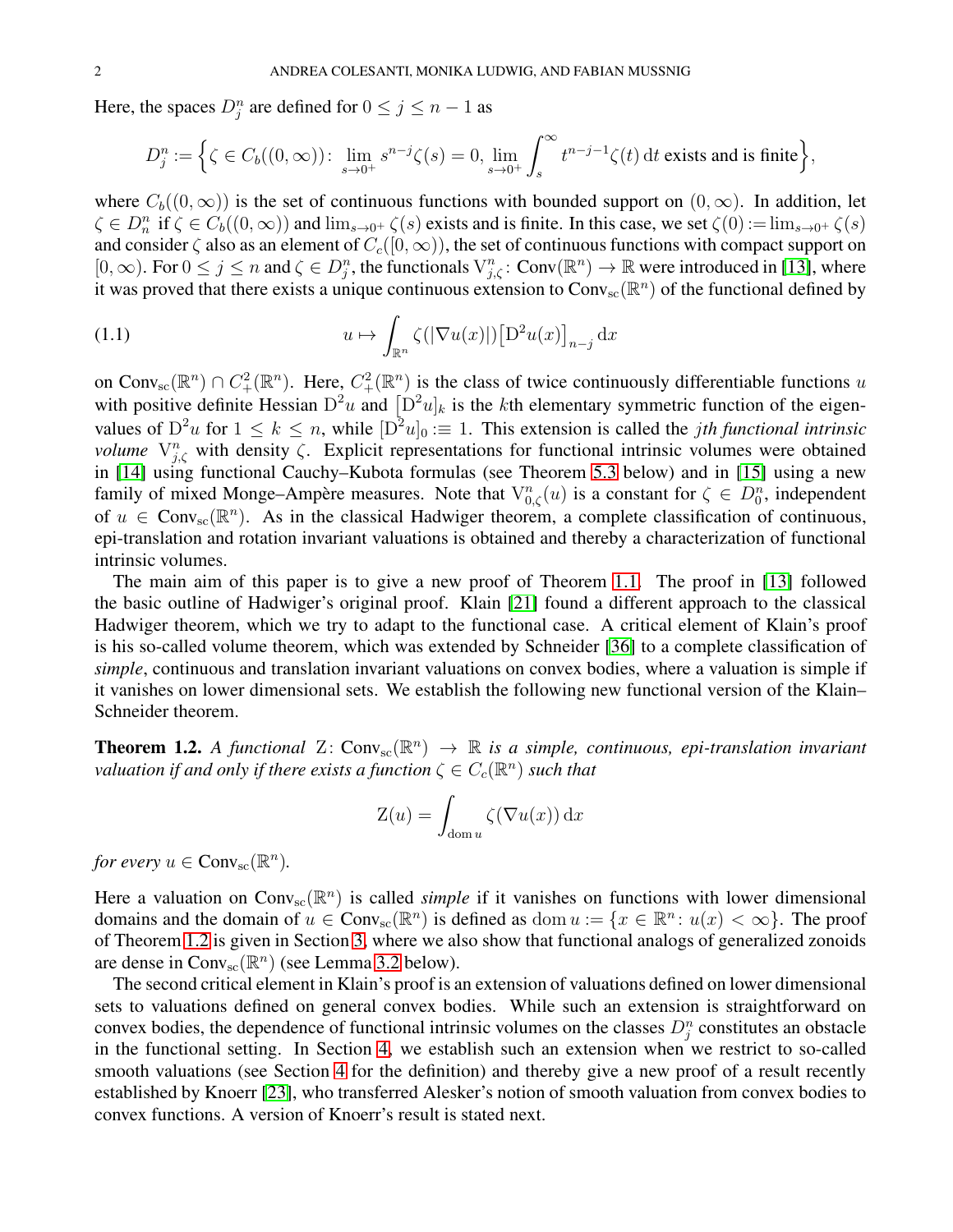<span id="page-2-1"></span>**Theorem 1.3** ([\[23\]](#page-23-29)). A functional  $Z: Conv_{sc}(\mathbb{R}^n) \to \mathbb{R}$  is a smooth, continuous, epi-translation and *rotation invariant valuation if and only if there exist functions*  $\varphi_0,\ldots,\varphi_n\in C_c^\infty([0,\infty))$  *such that* 

<span id="page-2-0"></span>
$$
Z(u) = \sum_{j=0}^{n} \int_{\mathbb{R}^n} \varphi_j(|y|^2) d\Psi_j^n(u, y)
$$

*for every*  $u \in Conv_{\rm sc}(\mathbb{R}^n)$ *. Moreover,* 

(1.2) 
$$
Z(u) = \sum_{j=0}^{n} \int_{\mathbb{R}^n} \varphi_j(|\nabla u(x)|^2) [\mathcal{D}^2 u(x)]_{n-j} dx
$$

*for every*  $u \in Conv_{\rm sc}(\mathbb{R}^n) \cap C^2_+(\mathbb{R}^n)$ .

Here,  $\Psi_j^n(u, \cdot)$  are Hessian measures associated to u (see Section [2.5](#page-6-0) for the definition). It follows from the continuity of all functionals combined with  $(1.1)$  and  $(1.2)$  that the valuation Z in Theorem [1.3](#page-2-1) can be written as

$$
Z = \sum_{j=0}^{n} V_{j,\zeta_j}^n
$$

where  $\zeta_j \in C_c^{\infty}([0,\infty))$  is given by  $\zeta_j(t) := \varphi_j(t^2)$  for  $t \ge 0$  and  $0 \le j \le n$ . We remark that Theorem [1.3](#page-2-1) can be obtained as a consequence of Theorem [1.1.](#page-0-0) However, neither Knoerr's proof nor our new proof of his result use Theorem [1.1.](#page-0-0)

In Section [5,](#page-16-0) we give a new proof of Theorem [1.1](#page-0-0) that makes use of Theorem [1.3.](#page-2-1) In fact, we prove an integral-geometric version of the Hadwiger theorem on convex functions, which was established by the authors in [\[14\]](#page-23-25) (see Theorem [5.4](#page-17-1) below) and which was shown there to be equivalent to Theorem [1.1.](#page-0-0) Functional Cauchy–Kubota formulas, which were established in [\[14\]](#page-23-25) (see Theorem [5.3](#page-17-0) below), are the essential tool in this new approach and in our new proof of the Hadwiger theorem on convex functions.

In Section [6,](#page-19-0) we discuss valuations on functions with lower dimensional domains. In particular, we address the question, when a functional defined on functions with lower dimensional domains can be extended to general convex functions and the connection of this question to the Abel transform. We also explain why Klain's proof of Hadwiger's theorem cannot be transferred immediately to general continuous valuations in the functional case.

## 2. PRELIMINARIES

We work in *n*-dimensional Euclidean space  $\mathbb{R}^n$ , with  $n \geq 1$ , endowed with the Euclidean norm  $|\cdot|$ and the usual scalar product  $\langle \cdot, \cdot \rangle$ . We also use coordinates,  $x = (x_1, \ldots, x_n)$ , for  $x \in \mathbb{R}^n$  and write  $e_1, \ldots, e_n$  for the vectors of the standard orthonormal basis. For  $k \leq n$ , we often identify  $\mathbb{R}^k$  with  ${x \in \mathbb{R}^n : x_{k+1} = \cdots = x_n = 0}.$  Let  $B^n := \{x \in \mathbb{R}^n : |x| \leq 1\}$  be the Euclidean unit ball and  $\mathbb{S}^{n-1}$  the unit sphere in  $\mathbb{R}^n$ . Write  $\kappa_j$  for the *j*-dimensional volume of  $B^j$  and set  $\kappa_0 := 1$ .

2.1. Convex Bodies. A basic reference on convex bodies is the book by Schneider [\[37\]](#page-23-2). Let  $\mathcal{K}^n$  denote the set of convex bodies in  $\mathbb{R}^n$ . For  $K \in \mathcal{K}^n$ , its *support function*  $h_K: \mathbb{R}^n \to \mathbb{R}$  is defined as

$$
h_K(y) := \max_{x \in K} \langle x, y \rangle.
$$

It is a one-homogeneous and convex function that determines K. The topology on  $\mathcal{K}^n$  is induced by the Hausdorff distance which is defined for  $K, L \in \mathcal{K}^n$  as  $\max_{y \in \mathbb{S}^{n-1}} |h_K(y) - h_L(y)|$ .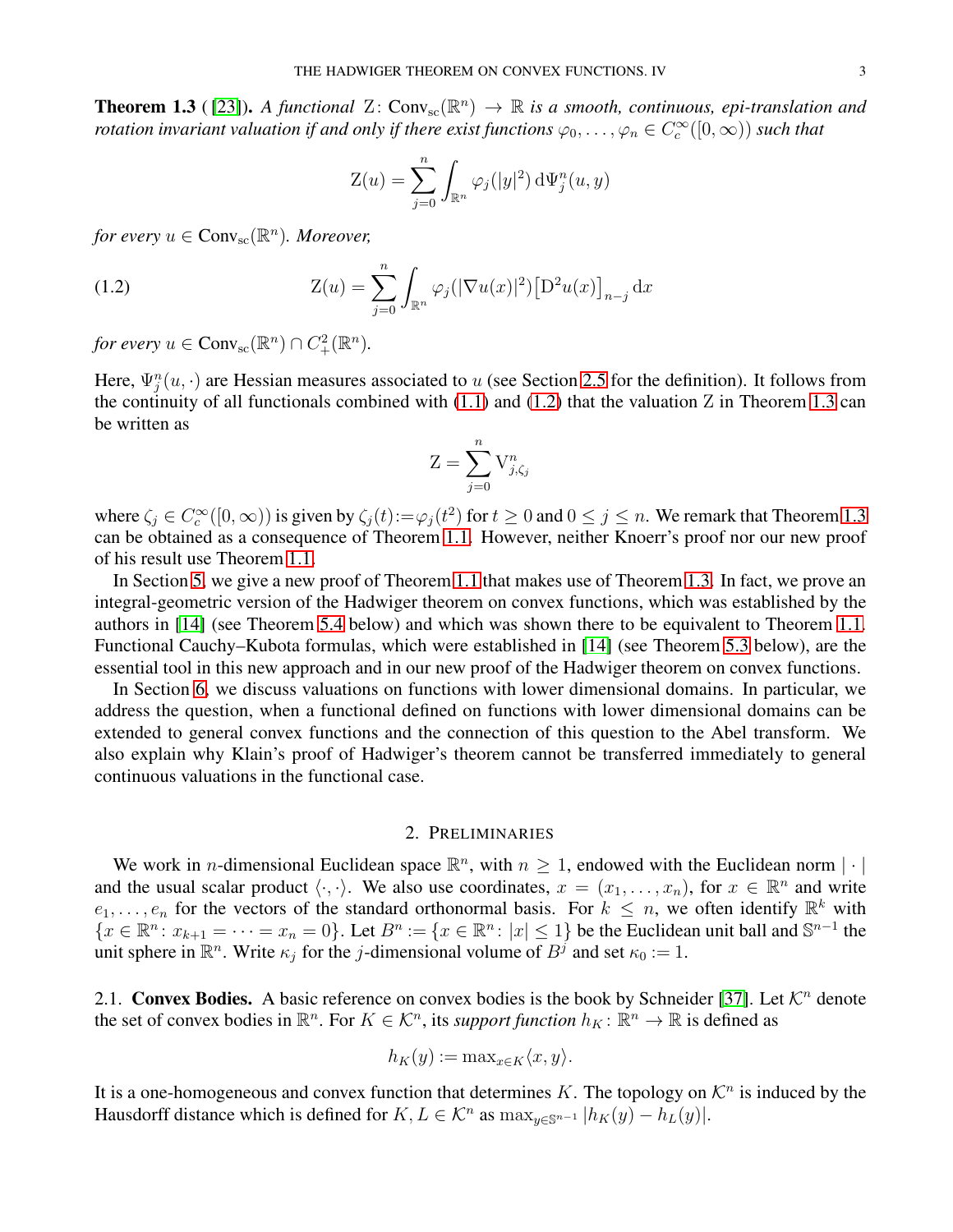2.2. Valuations on Convex Bodies. We use [\[37,](#page-23-2) Chapter 6] as a general reference. The following result is the Klain–Schneider theorem, which provides a complete classification of simple, continuous and translation invariant valuations.

**Theorem 2.1** (Klain [\[21\]](#page-23-27), Schneider [\[36\]](#page-23-28)). A functional  $\mathbb{Z}$ :  $\mathcal{K}^n \to \mathbb{R}$  is a simple, continuous, translation *invariant valuation if and only if there exist*  $\gamma \in \mathbb{R}$  and an odd continuous function  $\sigma: \mathbb{S}^{n-1} \to \mathbb{R}$  such *that*

$$
Z(K) = \gamma V_n(K) + \int_{\mathbb{S}^{n-1}} \sigma(y) \, dS_{n-1}(K, y)
$$

*for every*  $K \in \mathcal{K}^n$ .

Here,  $S_j(K, \cdot)$  is the *j*th area measure of  $K \in \mathcal{K}^n$  (see [\[37,](#page-23-2) Section 2.5] for the definition).

In the proof of the functional version of the Klain–Schneider theorem (Theorem [1.2\)](#page-1-0), we use the following weaker version of the above result.

<span id="page-3-2"></span>**Theorem 2.2** (Klain [\[21\]](#page-23-27)). *If*  $Z: K^n \to \mathbb{R}$  *is a simple, continuous, translation invariant valuation, then there exists*  $\gamma \in \mathbb{R}$  *such that* 

$$
\mathcal{Z}(K) = \gamma V_n(K)
$$

*for every*  $K \in \mathcal{K}^n$  *that is origin-symmetric.* 

Here, a convex body  $K \in \mathcal{K}^n$  is called *origin-symmetric* if  $K = -K$  and  $-K := \{-x : x \in K\}$  is the reflection of  $K$  at the origin.

Let Val $(\mathbb{R}^n)$  denote the space of continuous, translation invariant valuations on  $\mathcal{K}^n$ . With the norm

$$
\|Z\|:=\sup\{|Z(K)|\colon K\in\mathcal{K}^n, K\subseteq B^n\},
$$

the space  $Val(\mathbb{R}^n)$  is a Banach space. A natural representation of  $GL(n)$  on  $Val(\mathbb{R}^n)$  is defined by

$$
\vartheta \mapsto Z \circ \vartheta^{-1}.
$$

A valuation  $Z \in \text{Val}(\mathbb{R}^n)$  is *smooth* if the mapping  $\vartheta \mapsto Z \circ \vartheta^{-1}$  from  $GL(n)$  into the Banach space Val( $\mathbb{R}^n$ ) is infinitely differentiable. The subspace Val<sup>sm</sup>( $\mathbb{R}^n$ ) of smooth valuations is dense in Val( $\mathbb{R}^n$ ). Note that for a linear subspace E of  $\mathbb{R}^n$ , the restriction of a smooth valuation  $Z: \mathcal{K}^n \to \mathbb{R}$  to convex bodies in  $E$  is again smooth.

Alesker [\[3\]](#page-23-30) showed that valuations from  $Val^{sm}(\mathbb{R}^n)$  are those which can be represented as integrals of smooth differential forms on the so-called normal cycle. Combined with a result by Zähle [\[43\]](#page-24-2) on the representation of generalized curvature measures by differential forms, we obtain the following statement: For  $\xi \in C(\bar{S}^{n-1})$  and  $1 \le j \le n-1$ , the valuation  $Z: \mathcal{K}^n \to \mathbb{R}$ , defined by

(2.1) 
$$
Z(K) := \int_{\mathbb{S}^{n-1}} \xi(y) \, dS_j(K, y),
$$

is smooth if and only if  $\xi \in C^{\infty}(\mathbb{S}^{n-1})$ . Here, we also used that if the integral in [\(2.1\)](#page-3-1) vanishes for a given  $\xi \in C(\mathbb{S}^{n-1})$  for all  $K \in \mathcal{K}^n$ , then  $\xi$  is linear (and hence smooth) by [\[42,](#page-24-3) Theorem 3.5].

<span id="page-3-0"></span>2.3. Convex Functions. We collect some basic results and properties of convex functions. For standard references on this subject, we refer to the books by Rockafellar [\[34\]](#page-23-31) and Rockafellar & Wets [\[35\]](#page-23-32).

Let Conv( $\mathbb{R}^n$ ) be the set of proper, lower semicontinuous, convex functions  $u: \mathbb{R}^n \to (-\infty, \infty]$ . Every function  $u \in Conv(\mathbb{R}^n)$  is uniquely determined by its *epi-graph* 

<span id="page-3-1"></span>
$$
epi u := \{(x, t) \in \mathbb{R}^n \times \mathbb{R} : u(x) \le t\}
$$

which is a closed, convex subset of  $\mathbb{R}^{n+1}$ . For  $t \in \mathbb{R}$ , we write

$$
\{u \le t\} := \{x \in \mathbb{R}^n \colon u(x) \le t\}
$$

for its *sublevel sets*, which are closed, convex subsets of  $\mathbb{R}^n$ , as u is lower semicontinuous.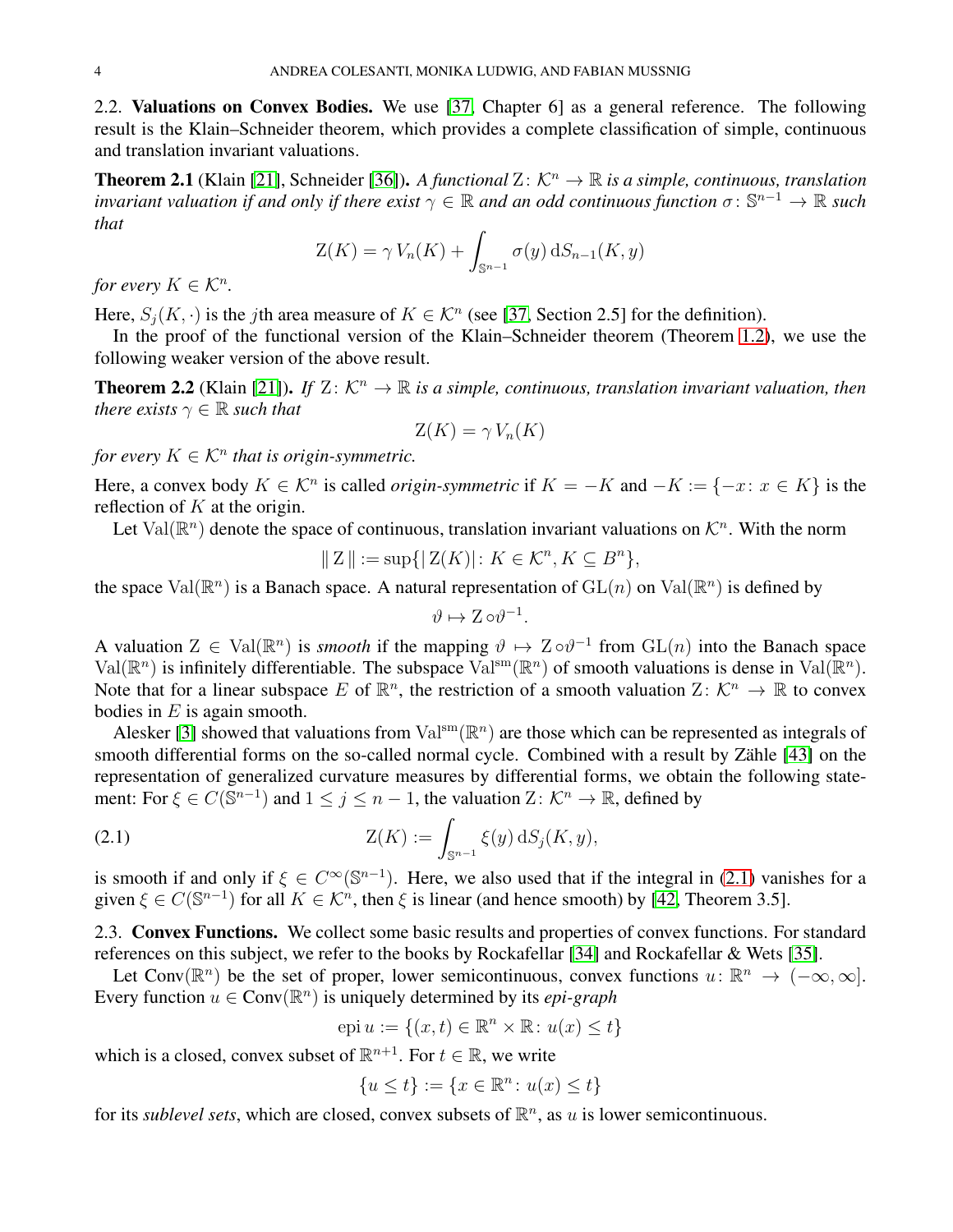The standard topology on Conv $(\mathbb{R}^n)$  and its subsets is induced by epi-convergence. A sequence of functions  $u_k \in Conv(\mathbb{R}^n)$  is *epi-convergent* to  $u \in Conv(\mathbb{R}^n)$  if for every  $x \in \mathbb{R}^n$ :

(i)  $u(x) \leq \liminf_{k \to \infty} u_k(x_k)$  for every sequence  $x_k \in \mathbb{R}^n$  that converges to x;

(ii)  $u(x) = \lim_{k \to \infty} u_k(x_k)$  for at least one sequence  $x_k \in \mathbb{R}^n$  that converges to x.

Note that the limit of an epi-convergent sequence of extended real-valued functions on  $\mathbb{R}^n$  is always lower semicontinuous.

Let Conv $(\mathbb{R}^n; \mathbb{R})$  denote the set of finite-valued convex functions in Conv $(\mathbb{R}^n)$ . A sequence of functions  $v_k \in Conv(\mathbb{R}^n; \mathbb{R})$  is epi-convergent to  $v \in Conv(\mathbb{R}^n; \mathbb{R})$  if and only if  $v_k$  converges pointwise to  $v$ , which by convexity is equivalent to uniform convergence on compact sets.

For  $u \in Conv(\mathbb{R}^n)$ , we denote by  $u^* \in Conv(\mathbb{R}^n)$  its *Legendre–Fenchel transform* or *convex conjugate*, which is defined by

$$
u^*(y) := \sup_{x \in \mathbb{R}^n} (\langle x, y \rangle - u(x))
$$

for  $y \in \mathbb{R}^n$ . Since u is lower semicontinuous,  $u^{**} = u$ . Moreover,  $u \in Conv_{sc}(\mathbb{R}^n)$  if and only if  $u^* \in Conv(\mathbb{R}^n; \mathbb{R})$  and  $u \in Conv_{sc}(\mathbb{R}^n) \cap C^2_+(\mathbb{R}^n)$  if and only if  $u^* \in Conv_{sc}(\mathbb{R}^n) \cap C^2_+(\mathbb{R}^n)$ . In addition, a sequence of functions  $u_k \in Conv(\mathbb{R}^n)$  is epi-convergent to  $u \in Conv(\mathbb{R}^n)$  if and only if  $u_k^*$  is epi-convergent to  $u^*$ .

Let  $G(n, k)$  be the Grassmannian of k-dimensional subspaces in  $\mathbb{R}^n$ , where  $0 \le k \le n$ . For a subspace  $E \in G(n, k)$ , let Conv<sub>sc</sub> $(E)$  denote the set of functions  $u: E \to \mathbb{R}$  that are proper, lower semicontinuous, super-coercive, and convex. We identify  $Conv_{sc}(E)$  with the space

$$
\{u \in Conv_{\rm sc}(\mathbb{R}^n): \text{ dom } u \subseteq E\},\
$$

which gives a continuous embedding of  $Conv_{sc}(E)$  into  $Conv_{sc}(\mathbb{R}^n)$ . For  $E \in G(n, k)$  and a function  $u \in Conv_{sc}(\mathbb{R}^n)$ , we define the *projection function*  $proj_E u: E \to \mathbb{R}$  by

<span id="page-4-0"></span>
$$
\operatorname{proj}_E u(x_E) := \min_{z \in E^\perp} u(x_E + z)
$$

where  $x_E \in E$  and  $E^{\perp}$  is the orthogonal complement of E. Since  $\min_{z \in E^{\perp}} u(x_E + z) \le t$  if and only if there exists  $z \in E^{\perp}$  such that  $u(x_E + z) \leq t$ , we have

(2.2) 
$$
\{\operatorname{proj}_E u \le t\} = \operatorname{proj}_E \{u \le t\}
$$

for every  $t \in \mathbb{R}$ , where  $\text{proj}_E$  on the right side of [\(2.2\)](#page-4-0) denotes the usual orthogonal projection of sets onto E. In addition,  $epi(proj_E u) = proj_{E \times \mathbb{R}}(epi u)$ . In particular, it is clear that  $proj_E u \in Conv_{sc}(E)$ . If  $u \in Conv_{sc}(E)$  is differentiable, then  $\nabla_E u$  denotes the gradient of u taken with respect to the ambient space  $E$ .

For  $u \in Conv(\mathbb{R}^n)$ , the *subdifferential* of  $u$  at  $x \in \mathbb{R}^n$  is defined by

$$
\partial u(x) := \{ y \in \mathbb{R}^n \colon u(z) \ge u(x) + \langle y, z - x \rangle \text{ for } z \in \mathbb{R}^n \}.
$$

If u is differentiable at x, then  $\partial u(x) = {\nabla u(x)}$ . Note that a convex function is differentiable almost everywhere on the interior of its domain. For  $x, y \in \mathbb{R}^n$ , we have  $y \in \partial u(x)$  if and only if  $x \in \partial u^*(y)$ .

<span id="page-4-1"></span>**Lemma 2.3** ([14], Lemma 3.1). Let  $E \subseteq \mathbb{R}^n$  be a linear subspace and  $u \in Conv_{sc}(\mathbb{R}^n)$ . If  $x_E, y_E \in E$ *are such that*  $y_E \in \partial \text{proj}_E u(x_E)$ , then for every  $x \in \mathbb{R}^n$  such that  $\text{proj}_E u(x_E) = u(x)$  *we also have*  $y_E \in \partial u(x)$ . In particular, such  $x \in \mathbb{R}^n$  exist and  $\text{proj}_E x = x_E$ .

For two functions  $u_1, u_2 \in Conv_{sc}(\mathbb{R}^n)$  we denote by  $u_1 \square u_2 \in Conv_{sc}(\mathbb{R}^n)$  their *epi-sum* or *infimal convolution* which is defined as

$$
(u_1 \square u_2)(x) := \inf_{x_1 + x_2 = x} u_1(x_1) + u_2(x_2)
$$

for  $x \in \mathbb{R}^n$ . Note that

$$
epi(u_1 \Box u_2) = epi u_1 + epi u_2,
$$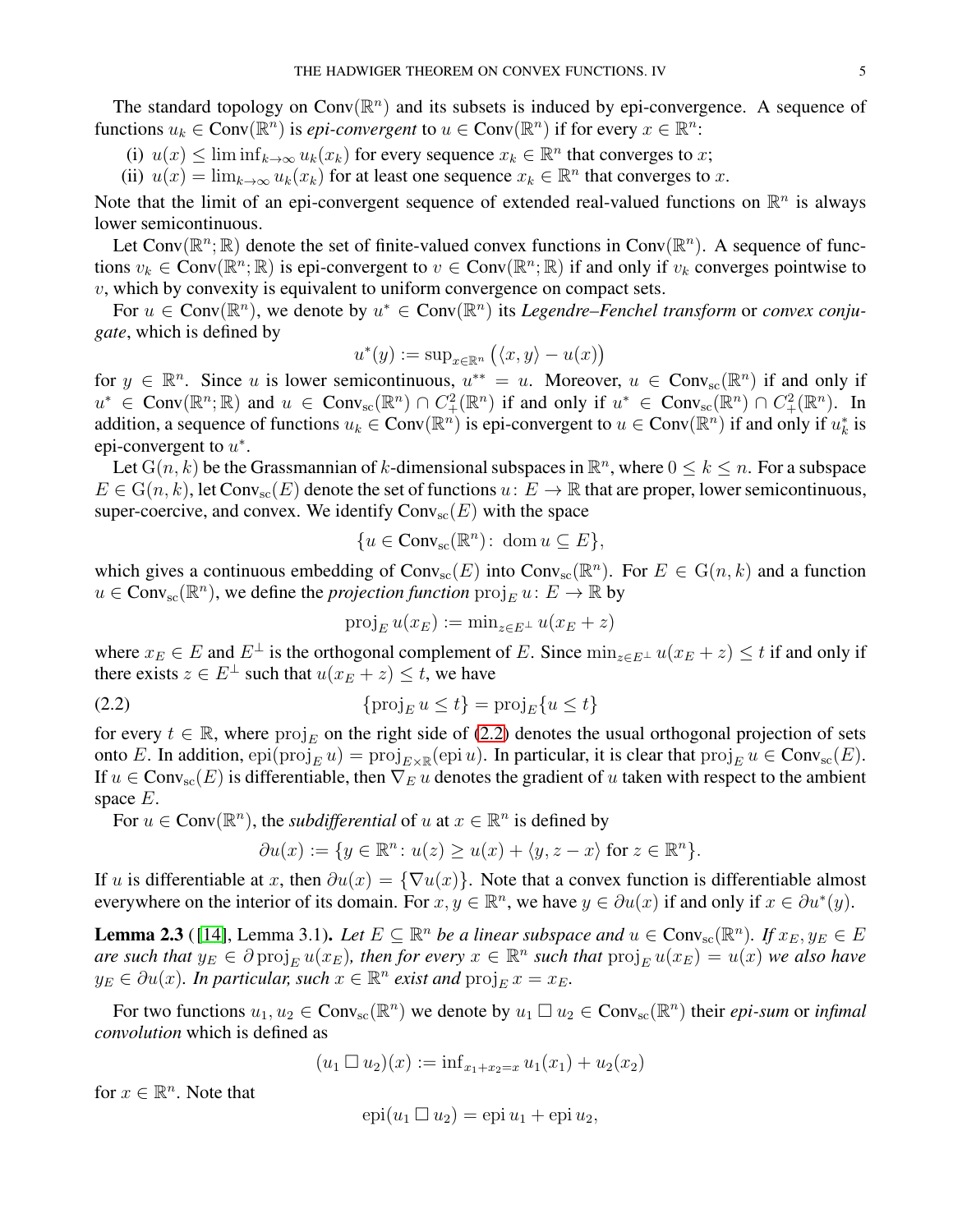where Minkowski addition of subsets in  $\mathbb{R}^{n+1}$  is used on the right side. We define *epi-multiplication* by  $\lambda > 0$  on Conv<sub>sc</sub>( $\mathbb{R}^n$ ) in the following way. For  $u \in Conv_{\text{sc}}(\mathbb{R}^n)$  and  $x \in \mathbb{R}^n$ , set

$$
\lambda \cdot u(x) := \lambda \, u\left(\frac{x}{\lambda}\right).
$$

This corresponds to rescaling the epi-graph of u by the factor  $\lambda$ , that is, epi( $\lambda u = \lambda$  epiu.

<span id="page-5-2"></span>2.4. **The Abel Transform.** For  $\zeta \in C_b((0,\infty))$ , the *Abel transform* of  $\zeta$  is defined as

<span id="page-5-0"></span>
$$
\mathcal{A}\,\zeta(t) := \int_{-\infty}^{\infty} \zeta(\sqrt{s^2 + t^2})\,\mathrm{d}s
$$

for  $t \in (0, \infty)$ . Using the substitution  $\sqrt{s^2 + t^2} = t \cosh(r)$ , we may rewrite this as

<span id="page-5-3"></span>(2.3) 
$$
\mathcal{A}\zeta(t) = 2\int_0^\infty \zeta(\sqrt{s^2+t^2}) ds = 2t \int_0^\infty \zeta(t\cosh(r)) \cosh(r) dr.
$$

For  $k \ge 1$  and  $\zeta \in C_b((0,\infty))$ , let  $\mathcal{A}^k \zeta := (\mathcal{A} \circ \cdots \circ \mathcal{A})\zeta$  where  $\mathcal{A}$  is applied k times. Consequently,

(2.4) 
$$
\mathcal{A}^k \zeta(t) = \int_{\mathbb{R}^k} \zeta(\sqrt{|x|^2 + t^2}) dx
$$

for every  $t > 0$ . The following property is well-known.

<span id="page-5-4"></span>**Lemma 2.4.** *For*  $\zeta \in C_b((0,\infty))$ *, we have* 

(2.5) 
$$
\mathcal{A}^2 \zeta(t) = 2\pi \int_t^\infty \zeta(s) s \, ds
$$

for every  $t > 0$ , and, in particular,  $A^2 \zeta \in C_b^1((0, \infty))$ .

*Proof.* Using [\(2.4\)](#page-5-0) and polar coordinates, we obtain

<span id="page-5-1"></span>
$$
\mathcal{A}^2 \zeta(t) = \int_{\mathbb{R}^2} \zeta(\sqrt{|x|^2 + t^2}) \, \mathrm{d}x = 2\pi \int_0^\infty \zeta(\sqrt{r^2 + t^2}) \, r \, \mathrm{d}r
$$

for every  $t \in (0, \infty)$ , which combined with the substitution  $s = \sqrt{r^2 + t^2}$  gives [\(2.5\)](#page-5-1). It is now easy to see that  $A^2 \zeta$  has continuous derivative and bounded support.

For  $\zeta \in C_b^1((0,\infty))$ , the inverse Abel transform is given by

$$
\mathcal{A}^{-1}\zeta(s) = -\frac{1}{\pi} \int_s^\infty \frac{\zeta'(t)}{\sqrt{t^2 - s^2}} dt
$$

for  $s \in (0, \infty)$ . Using the substitution  $t = s \cosh(r)$ , this can be written as

$$
\mathcal{A}^{-1}\zeta(s) = -\frac{1}{\pi} \int_0^\infty \zeta'(s \cosh(r)) dr.
$$

Note that if  $\zeta \in C_c^{\infty}([0,\infty))$ , then also  $\mathcal{A}^{-1}\zeta \in C_c^{\infty}([0,\infty))$ .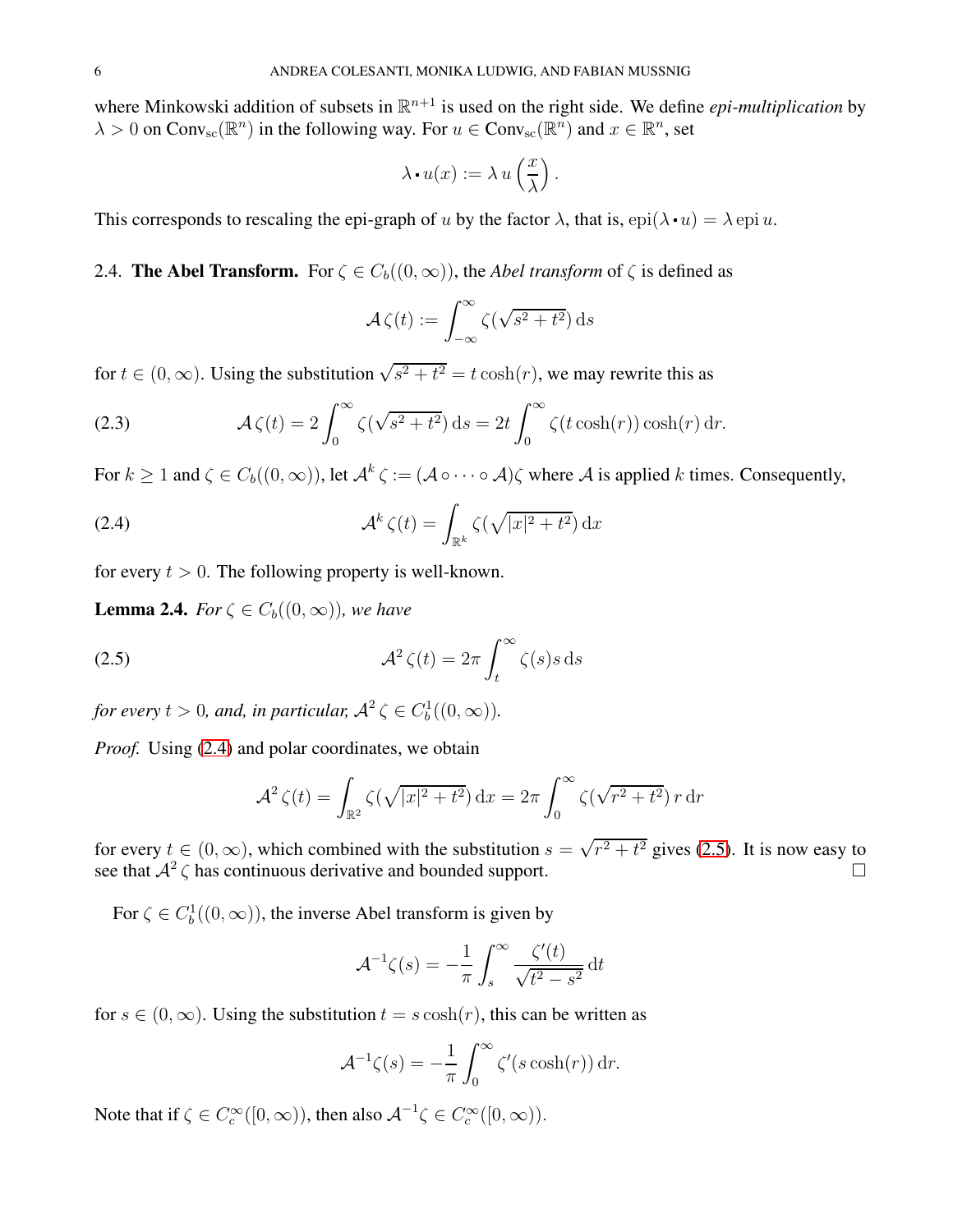<span id="page-6-0"></span>2.5. Hessian Measures. We recall the definition of two families of measures used in our results. They are both marginals of more general Hessian measures, see [\[8,](#page-23-33) [12\]](#page-23-34). We remark that one of these families of Hessian measures was introduced by Trudinger and Wang [\[38,](#page-23-35) [39\]](#page-24-4).

For a function  $u \in Conv_{sc}(\mathbb{R}^n)$  and  $0 \le j \le n$ , let  $\Psi_j^n(u, \cdot)$  be the non-negative Borel measure such that

(2.6) 
$$
\int_{\mathbb{R}^n} \beta(y) d\Psi_j^n(u, y) = \int_{\mathbb{R}^n} \beta(\nabla u(x)) [\mathcal{D}^2 u(x)]_{n-j} dx
$$

for every Borel function  $\beta \colon \mathbb{R}^n \to [0, \infty)$ , whenever  $u \in Conv_{\text{sc}}(\mathbb{R}^n) \cap C^2_+(\mathbb{R}^n)$ . The Hessian measures  $\Psi_j^n(u, \cdot)$ , as functions of u, are continuous (with respect to the topology induced by weak convergence of measures), that is, if a sequence  $u_k$  in Conv<sub>sc</sub> $(\mathbb{R}^n)$  epi-converges to  $u \in Conv_{sc}(\mathbb{R}^n)$ , then

<span id="page-6-2"></span><span id="page-6-1"></span>
$$
\lim_{k \to +\infty} \int_{\mathbb{R}^n} \beta(y) \, d\Psi_j^n(u_k, y) = \int_{\mathbb{R}^n} \beta(y) \, d\Psi_j^n(u, y)
$$

for every  $\beta \in C_c(\mathbb{R}^n)$ . Since Conv<sub>sc</sub> $(\mathbb{R}^n) \cap C^2_+(\mathbb{R}^n)$  is dense in Conv<sub>sc</sub> $(\mathbb{R}^n)$ , it follows that [\(2.6\)](#page-6-1) uniquely determines the measure  $\Psi_j^n(u, \cdot)$ . For the special case  $j = n$ , we have

(2.7) 
$$
\int_{\mathbb{R}^n} \beta(y) d\Psi_n^n(u, y) = \int_{\text{dom } u} \beta(\nabla u(x)) dx
$$

for every  $u \in Conv_{sc}(\mathbb{R}^n)$  and  $\beta \in C_c(\mathbb{R}^n)$ . Note that for  $0 \le j \le n$  the map  $u \mapsto \Psi_j^n(u, \cdot)$  is a valuation on Conv<sub>sc</sub>( $\mathbb{R}^n$ ), which is continuous, epi-translation invariant and rotation covariant. Here, we say that  $\Psi_j^n$  is *rotation covariant* if  $\Psi_j^n(u \circ \vartheta^{-1}, B) = \Psi_j^n(u, \vartheta^{-1}B)$  for every  $u \in Conv_{\rm sc}(\mathbb{R}^n)$ , every  $\vartheta \in SO(n)$ and every Borel set  $B \subset \mathbb{R}^n$ . So, in particular, we easily obtain the following results, where we use [\(2.7\)](#page-6-2) in the first lemma.

<span id="page-6-4"></span>**Lemma 2.5** ([\[12\]](#page-23-34)). *For*  $\zeta \in C_c(\mathbb{R}^n)$ , the functional Z:  $Conv_{\text{sc}}(\mathbb{R}^n) \to \mathbb{R}$ , defined by

$$
Z(u) = \int_{\text{dom } u} \zeta(\nabla u(x)) \, \mathrm{d}x,
$$

*is a continuous, epi-translation invariant valuation.*

<span id="page-6-6"></span>**Lemma 2.6** ([\[11\]](#page-23-21), Theorem 1.2). *For*  $\zeta \in C_c([0,\infty))$ , the functional Z: Conv<sub>sc</sub>( $\mathbb{R}^n$ )  $\to \mathbb{R}$ , defined by

<span id="page-6-5"></span><span id="page-6-3"></span>
$$
Z(u) = \int_{\mathbb{R}^n} \zeta(|y|) d\Psi_j^n(u, y),
$$

*is a continuous, epi-translation and rotation invariant valuation for every*  $0 \leq j \leq n$ .

For a function  $v \in Conv(\mathbb{R}^n; \mathbb{R})$  and  $0 \le j \le n$ , let  $\Phi_j^n(v, \cdot)$  be the non-negative Borel measure that has the property that

(2.8) 
$$
\int_{\mathbb{R}^n} \beta(x) d\Phi_j^n(v, x) = \int_{\mathbb{R}^n} \beta(x) \left[ D^2 v(x) \right]_j dx
$$

for every Borel function  $\beta \colon \mathbb{R}^n \to [0, \infty)$  and  $v \in Conv(\mathbb{R}^n; \mathbb{R}) \cap C^2_+(\mathbb{R}^n)$ . As a consequence of [\[12,](#page-23-34) Theorem 8.2], we have

$$
\Psi_j^n(u, \cdot) = \Phi_j^n(u^*, \cdot)
$$

for every  $u \in Conv_{\text{sc}}(\mathbb{R}^n)$  and  $0 \le j \le n$ . The measure  $\Phi_n^n(v, \cdot)$  is the Monge–Ampère measure of v.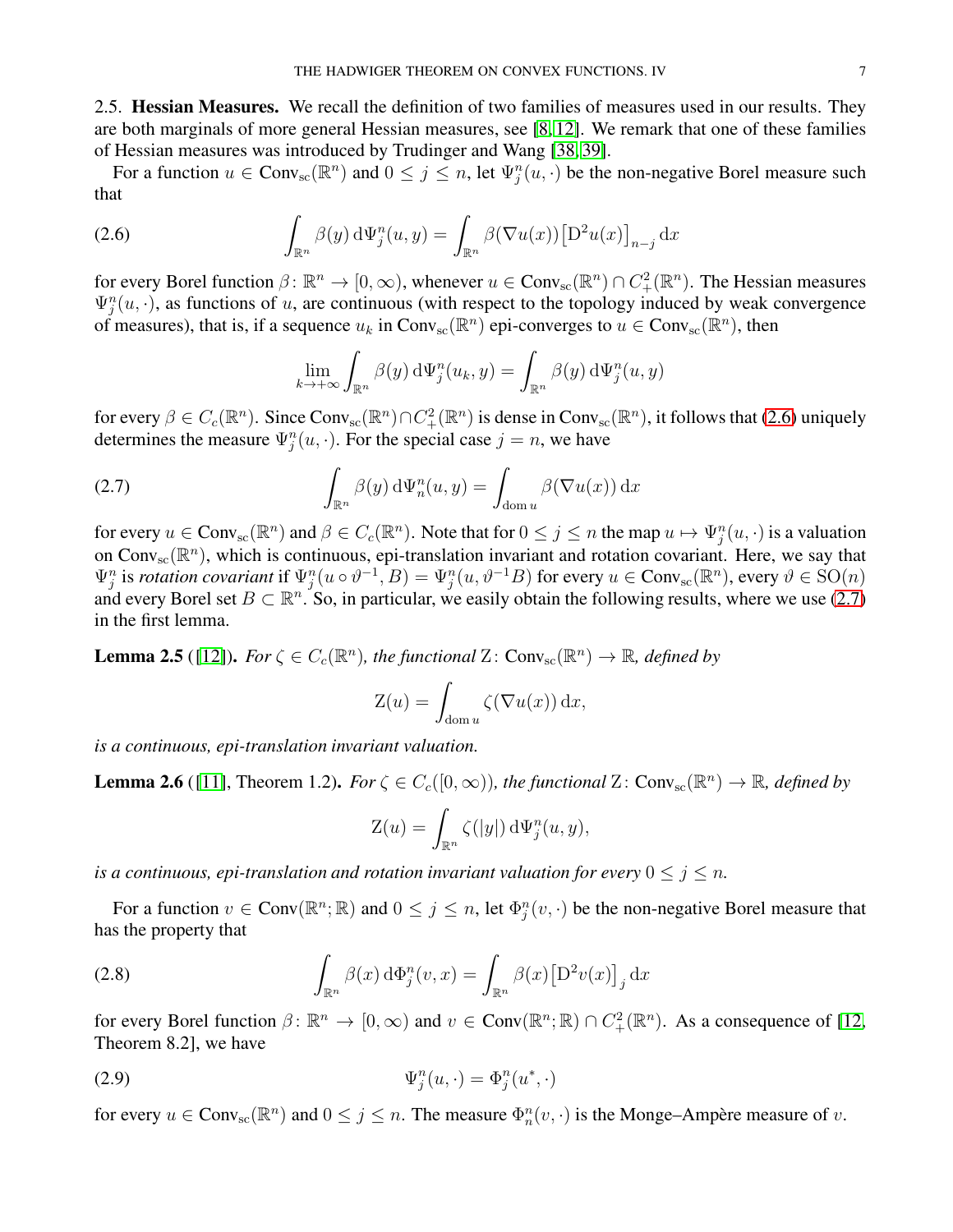For orthogonal and complementary subspaces E and F of  $\mathbb{R}^n$  and  $x \in \mathbb{R}^n$ , we write  $x = (x_E, x_F)$ with  $x_E \in E$  and  $x_F \in F$ . Let  $Conv(E; \mathbb{R}) := \{v_E : E \to \mathbb{R} : v_E \text{ is convex}\}\$  and define  $Conv(F; \mathbb{R})$ accordingly. For  $v_E \in \text{Conv}(E; \mathbb{R})$  and  $v_F \in \text{Conv}(F; \mathbb{R})$ , we define  $v_E + v_F \in \text{Conv}(\mathbb{R}^n; \mathbb{R})$  as

 $(v_E + v_F)(x) := v_E(x_E) + v_F(x_F)$ 

for every  $x = (x_E, x_F) \in \mathbb{R}^n$ .

<span id="page-7-2"></span>**Lemma 2.7** ([13], Lemma 4.8). Let E and F be orthogonal and complementary subspaces of  $\mathbb{R}^n$  such *that* dim  $E = k$  *with*  $1 \leq k < n$ *. If*  $v_E \in Conv(E; \mathbb{R})$  *and*  $v_F \in Conv(F; \mathbb{R})$ *, then* 

$$
\Phi_l^n(v_E + v_F, B) = \sum_{i=0 \vee (k+l-n)}^{k \wedge l} \Phi_i^k(v_E, B \cap E) \Phi_{l-i}^{n-k}(v_F, B \cap F)
$$

*for every*  $0 \leq l \leq n$  *and every Borel set*  $B \subseteq \mathbb{R}^n$ *.* 

The next result follows from  $(4.10)$  and  $(4.11)$  in [\[13\]](#page-23-24).

<span id="page-7-3"></span>**Lemma 2.8.** Let  $\bar{x}_1, \ldots, \bar{x}_n \in \mathbb{R} \setminus \{0\}$  and set  $\bar{x} := (\bar{x}_1, \ldots, \bar{x}_n)$ . For  $\bar{v} \in \text{Conv}(\mathbb{R}^n; \mathbb{R})$ , defined as

$$
\bar{v}(x_1,...,x_n) := \frac{1}{2} \sum_{i=1}^n |x_i - \bar{x}_i|
$$

 $for(x_1,...,x_n)\in\mathbb{R}^n$ , we have  $\Phi_n^n(\bar{v},\cdot)=\delta_{\bar{x}}$ , where  $\delta_{\bar{x}}$  denotes the Dirac point measure concentrated  $at\,\bar{x}$ *.* 

We require the following result on Hessian measures of functions with lower dimensional domains.

<span id="page-7-1"></span>**Lemma 2.9.** Let  $1 \leq k < n$ . If  $u \in Conv_{sc}(\mathbb{R}^n)$  is such that  $dom u \subseteq E$  for some affine subspace  $E \subset \mathbb{R}^n$  with  $\dim E = k$ , then

<span id="page-7-0"></span>(2.10) 
$$
\int_{\mathbb{R}^n} \zeta(|y|^2) \, \mathrm{d}\Psi_j^n(u, y) = \int_E \int_{E^\perp} \zeta(|y_E|^2 + |y_{E^\perp}|^2) \, \mathrm{d}y_{E^\perp} \, \mathrm{d}\Psi_j^k(u|_{E}, y_E)
$$

*for every*  $1 \leq j \leq k$  *and*  $\zeta \in C_c([0,\infty))$ *.* 

*Proof.* By the epi-translation invariance and rotation covariance of  $\Psi_j^n$ , we may assume without loss of generality that dom  $u \subset \mathbb{R}^k$ . By [\(2.9\)](#page-6-3), we have

$$
\int_{\mathbb{R}^n} \zeta(|y|^2) \, \mathrm{d}\Psi_j^n(u, y) = \int_{\mathbb{R}^n} \zeta(|x|^2) \, \mathrm{d}\Phi_j^n(v, x),
$$

where  $v = u^*$  is in Conv $(\mathbb{R}^n; \mathbb{R})$ . Since dom  $u \subseteq \mathbb{R}^k$ , it follows that  $v(x_1, \dots, x_n) = w(x_1, \dots, x_k)$  with  $w \in Conv(\mathbb{R}^k; \mathbb{R})$  and therefore

$$
d\Phi_j^n(v,(x_1,\ldots,x_n))=d\Phi_j^k(w,(x_1,\ldots,x_k))dx_{k+1}\cdots dx_n.
$$

Thus, it follows from [\(2.9\)](#page-6-3) that

$$
\int_{\mathbb{R}^n} \zeta(|y|^2) \, \mathrm{d} \Psi_j^n(u, y) = \int_{\mathbb{R}^k} \int_{\mathbb{R}^{n-k}} \zeta(|x_E|^2 + |z|^2) \, \mathrm{d} z \, \mathrm{d} \Phi_j^k(w, x_E) = \int_{\mathbb{R}^k} \int_{\mathbb{R}^{n-k}} \zeta(|y_E|^2 + |z|^2) \, \mathrm{d} z \, \mathrm{d} \Psi_j^k(u|_{\mathbb{R}^k}, y_E)
$$

where we used that  $w^* = u|_{\mathbb{R}^k}$ , when taking the Legendre transform on  $\mathbb{R}^k$ 

. — Первый процесс в постановки программа в серверном становки производительно становки производите с производ<br>В серверном становки производительно становки производительно становки производительно становки производительн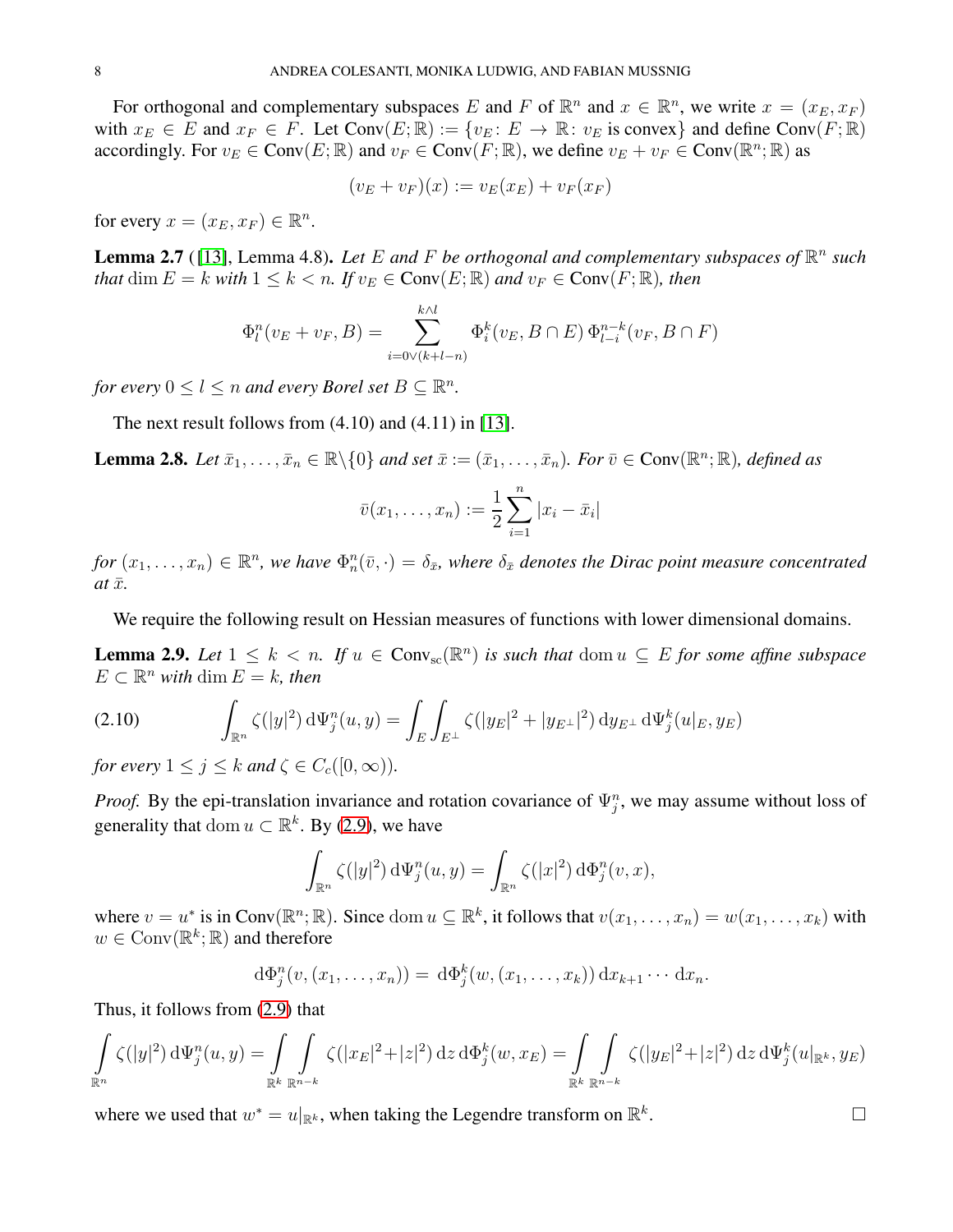<span id="page-8-5"></span>We remark that if we use [\(2.10\)](#page-7-0) with  $\zeta(t^2) = \xi(t)$  for  $\xi \in C_c([0,\infty))$  and  $t \ge 0$ , then by [\(2.4\)](#page-5-0)

(2.11) 
$$
\int_{\mathbb{R}^n} \xi(|y|) d\Psi_j^n(u, y) = \int_E \mathcal{A}^{n-k} \xi(|y_E|) d\Psi_j^k(u|_E, y_E)
$$

for every  $u \in Conv_{sc}(\mathbb{R}^n)$  and  $1 \leq j \leq k < n$  such that  $dom u \subseteq E$  for some affine subspace  $E \subset \mathbb{R}^n$ with dim  $E = k$ .

2.6. **Valuations on** Conv<sub>sc</sub>( $\mathbb{R}^n$ ). We say that a valuation Z: Conv<sub>sc</sub>( $\mathbb{R}^n$ )  $\to \mathbb{R}$  is *epi-homogeneous* of degree j if  $Z(\lambda, u) = \lambda^j Z(u)$  for every  $\lambda > 0$  and  $u \in Conv_{sc}(\mathbb{R}^n)$ . We recall the homogeneous decomposition theorem on the space  $Conv_{sc}(\mathbb{R}^n)$ .

<span id="page-8-0"></span>**Theorem 2.10** ([\[11\]](#page-23-21), Theorem 1). If  $Z: Conv_{sc}(\mathbb{R}^n) \to \mathbb{R}$  is a continuous and epi-translation invariant *valuation, then there are continuous, epi-translation invariant valuations*  $Z_j$ :  $Conv_{sc}(\mathbb{R}^n) \to \mathbb{R}$  for  $j = 0, \ldots, n$  *that are epi-homogeneous of degree* j *such that*  $Z = Z_0 + \cdots + Z_n$ *.* 

We say that a functional  $Z: Conv_{sc}(\mathbb{R}^n) \to \mathbb{R}$  is *epi-additive* if

$$
Z(u_1 \square u_2) = Z(u_1) + Z(u_2)
$$

for every  $u_1, u_2 \in Conv_{\text{sc}}(\mathbb{R}^n)$ . The following result is a consequence of Theorem [2.10.](#page-8-0)

<span id="page-8-4"></span>**Corollary 2.11** ([11], Corollary 22). If  $Z: Conv_{sc}(\mathbb{R}^n) \to \mathbb{R}$  is a continuous, epi-translation invariant *valuation that is epi-homogeneous of degree* 1*, then* Z *is epi-additive.*

We require the following classification results for valuations which are epi-homogeneous of degree 0 and n.

<span id="page-8-1"></span>**Theorem 2.12** ([11], Theorem 25). A functional Z:  $Conv_{sc}(\mathbb{R}^n) \to \mathbb{R}$  is a continuous, epi-translation *invariant valuation that is epi-homogeneous of degree* 0 *if and only if* Z *is constant.*

<span id="page-8-3"></span>**Theorem 2.13** ([11], Theorem 2). A functional  $Z: Conv_{sc}(\mathbb{R}^n) \to \mathbb{R}$  is a continuous, epi-translation *invariant valuation that is epi-homogeneous of degree*  $n$  *if and only if there exists*  $\zeta \in C_c(\R^n)$  *such that* 

$$
Z(u) = \int_{\text{dom } u} \zeta(\nabla u(x)) \, \mathrm{d}x
$$

*for every*  $u \in Conv_{\rm sc}(\mathbb{R}^n)$ .

As a simple consequence, we obtain the following result (c.f. [\[13,](#page-23-24) Corollary 2.5]).

<span id="page-8-2"></span>**Corollary 2.14.** For  $n \geq 2$ , a functional  $\mathbb{Z}$ : Conv<sub>sc</sub> $(\mathbb{R}^n) \to \mathbb{R}$  is a continuous, epi-translation and *rotation invariant valuation that is epi-homogeneous of degree n if and only if there exists*  $\zeta \in C_c([0,\infty))$ *such that*

$$
Z(u) = \int_{\text{dom } u} \zeta(|\nabla u(x)|) \,dx
$$

*for every*  $u \in Conv_{\text{sc}}(\mathbb{R}^n)$ . For  $n = 1$ , the same representation holds if we replace rotation invariance *by reflection invariance.*

Here, we say that Z is *reflection invariant* if  $Z(u) = Z(u^-)$ , where  $u^-(x) := u(-x)$  for  $x \in \mathbb{R}$ .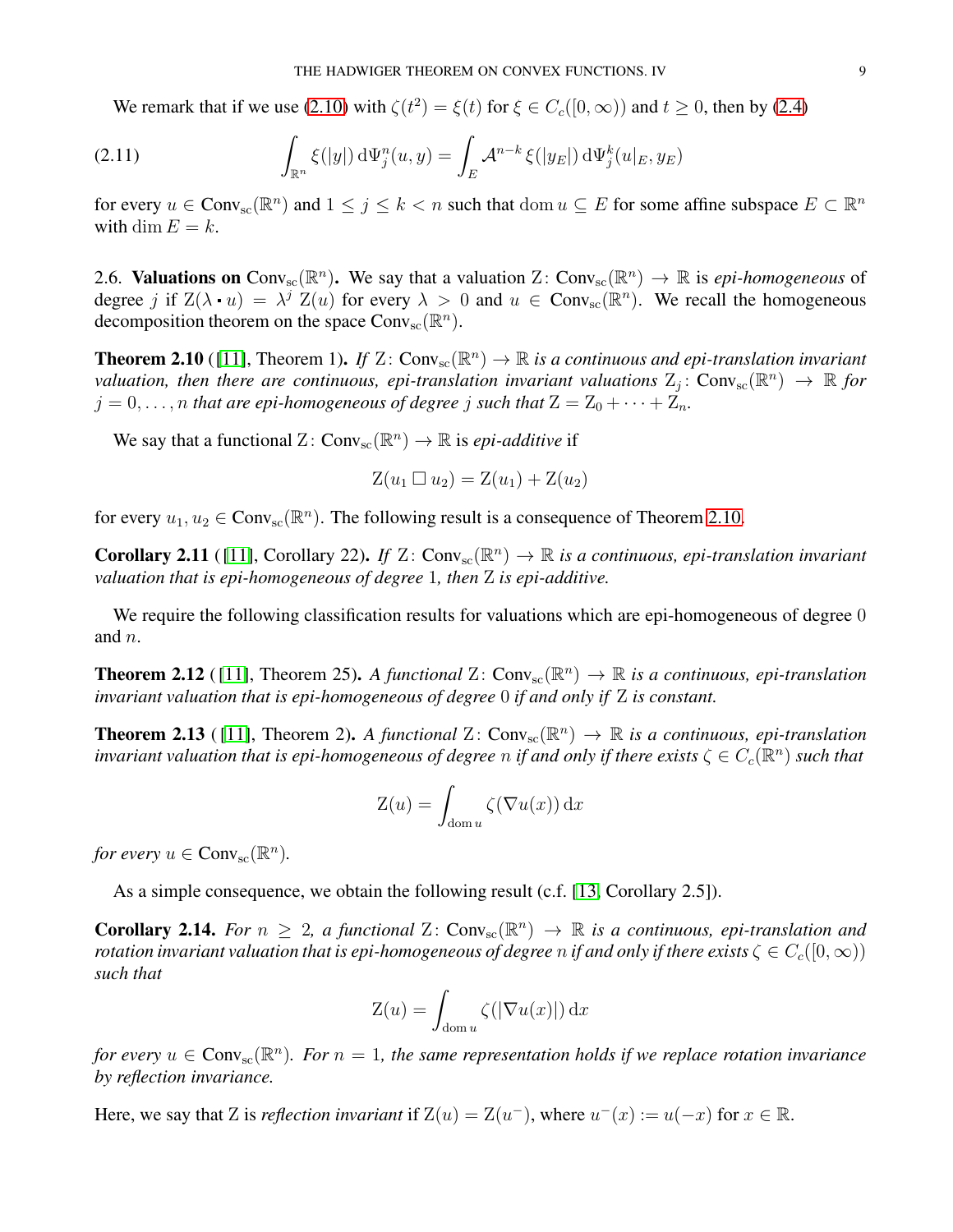By Theorem [2.10,](#page-8-0) Theorem [2.12](#page-8-1) and Corollary [2.14](#page-8-2) as well as the definition of the measures  $\Psi_j^n$ , we have the following characterization result for the 1-dimensional case. See also [\[11,](#page-23-21) Corollary 3].

<span id="page-9-0"></span>**Proposition 2.15.** A functional  $Z : Conv_{sc}(\mathbb{R}) \to \mathbb{R}$  is a continuous, epi-translation and reflection *invariant valuation if and only if there exist*  $\zeta_0 \in D^1_0$  and  $\zeta_1 \in D^1_1$  such that

$$
Z(u) = \int_{\mathbb{R}} \zeta_0(|y|) d\Psi_0^1(u, y) + \int_{\mathbb{R}} \zeta_1(|y|) d\Psi_1^1(u, y)
$$

*for every*  $u \in Conv_{\rm sc}(\mathbb{R})$ .

An important property of continuous, epi-translation invariant valuations on convex functions is that they are determined by their values on small sets of functions (cf. [\[10,](#page-23-17) [30\]](#page-23-15)). We require the following version of this property that easily follows from [\[32,](#page-23-18) Lemma 5.1]. For a convex body  $K \in \mathcal{K}^n$ , we denote by  $I_K \in Conv_{sc}(\mathbb{R}^n)$  its (convex) indicator function, which is defined by

$$
\mathbf{I}_K(x) := \begin{cases} 0 & \text{for } x \in K, \\ +\infty & \text{for } x \notin K. \end{cases}
$$

We denote by  $\mathcal{P}_{(0)}^n$  the set of polytopes in  $\mathbb{R}^n$  that contain the origin in their interiors. Here, a polytope is the convex hull of finitely many points in  $\mathbb{R}^n$ .

<span id="page-9-1"></span>**Lemma 2.16.** *Let*  $Z_1, Z_2$ :  $Conv_{sc}(\mathbb{R}^n) \rightarrow \mathbb{R}$  *be continuous, epi-translation invariant valuations. If*  $Z_1(h_P + \mathbf{I}_Q) = Z_2(h_P + \mathbf{I}_Q)$  for every  $P, Q \in \mathcal{P}_{(0)}^n$ , then  $Z_1 \equiv Z_2$  on  $\text{Conv}_{\text{sc}}(\mathbb{R}^n)$ .

2.7. Valuations on Conv $(\mathbb{R}^n; \mathbb{R})$ . For  $X \subseteq \text{Conv}(\mathbb{R}^n)$ , we associate with a valuation  $Z: X \to \mathbb{R}$  its *dual valuation*  $Z^*$  defined on  $X^* := \{u^* : u \in X\}$  by

$$
\mathcal{Z}^*(u) := \mathcal{Z}(u^*).
$$

It was shown in [\[12\]](#page-23-34) that  $Z: X \to \mathbb{R}$  is a continuous valuation if and only if  $Z^*: X^* \to \mathbb{R}$  is a continuous valuation. Since  $u \in Conv_{sc}(\mathbb{R}^n)$  if and only if  $u^* \in Conv(\mathbb{R}^n;\mathbb{R})$ , this allows us to transfer results between  $Conv_{sc}(\mathbb{R}^n)$  and  $Conv(\mathbb{R}^n;\mathbb{R})$ . We call a valuation  $Z: Conv(\mathbb{R}^n;\mathbb{R}) \to \mathbb{R}$  *dually epi-translation invariant* if Z<sup>\*</sup> is epi-translation invariant or equivalently

$$
Z(v + \ell + \alpha) = Z(v)
$$

for every  $v \in Conv(\mathbb{R}^n; \mathbb{R})$ , linear functional  $\ell \colon \mathbb{R}^n \to \mathbb{R}$  and  $\alpha \in \mathbb{R}$ . We say that Z is *homogeneous* of degree  $j$  if  $Z^*$  is epi-homogeneous of degree  $j$  or equivalently

$$
Z(\lambda v) = \lambda^j Z(v)
$$

for every  $\lambda > 0$  and  $v \in Conv(\mathbb{R}^n; \mathbb{R})$ .

The authors [\[13\]](#page-23-24) established the Hadwiger theorem also for valuations on Conv $(\mathbb{R}^n;\mathbb{R})$  by using duality with valuations on Conv<sub>sc</sub>( $\mathbb{R}^n$ ). For  $0 \le j \le n$  and  $\zeta \in D_j^n$ , define  $V_{j,\zeta}^{n,*}$  as the valuation dual to  $V_{j,\zeta}^n$ , that is,  $V_{j,\zeta}^{n,*}(v) := V_{j,\zeta}^n(v^*)$  for  $v \in Conv(\mathbb{R}^n;\mathbb{R})$ .

<span id="page-9-2"></span>**Theorem 2.17** ([13], Theorem 1.5). A functional  $Z: Conv(\mathbb{R}^n; \mathbb{R}) \to \mathbb{R}$  is a continuous, dually epi*translation and rotation invariant valuation if and only if there exist functions*  $\zeta_0 \in D_0^n$ ,  $\ldots$ ,  $\zeta_n \in D_n^n$ *such that*

$$
Z(v) = \sum_{j=0}^{n} V_{j,\zeta_j}^{n,*}(v)
$$

*for every*  $v \in Conv(\mathbb{R}^n; \mathbb{R})$ .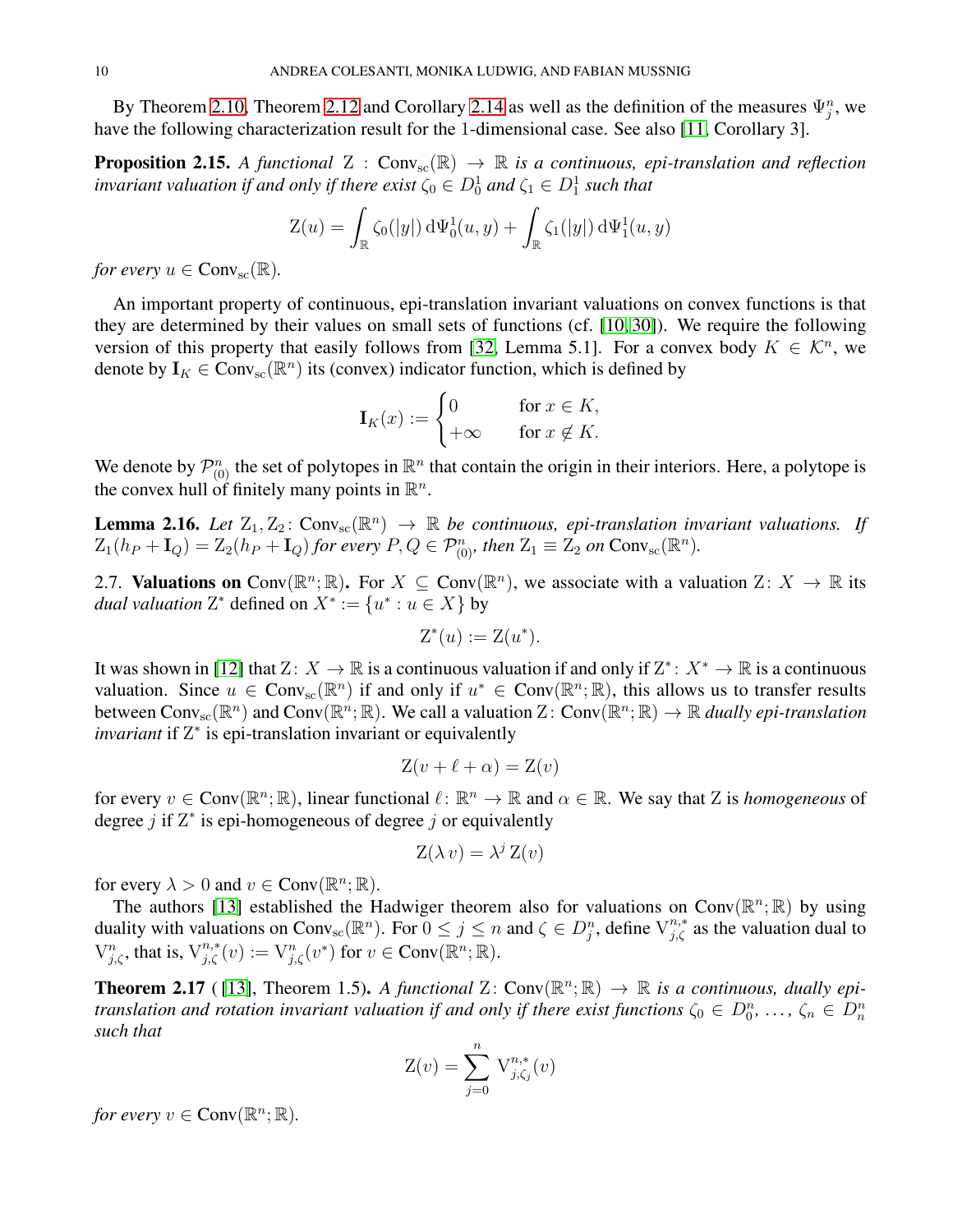### 3. SIMPLE AND DUALLY SIMPLE VALUATIONS

<span id="page-10-0"></span>We define analogs of zonoids and generalized zonoids for convex functions and show that generalized functional zonoids are dense in  $Conv_{sc}(\mathbb{R}^n)$ . This result is used to classify simple, continuous, and epi-additive functionals and this classification result is used in the proof of Theorem [1.2.](#page-1-0)

A convex body  $C \in \mathcal{K}^{n+1}$  is called *centrally symmetric* if some translate of C is origin-symmetric. Note that centrally symmetric convex bodies with support function of class  $C^{\infty}$  are dense in the set of all centrally symmetric convex bodies (see [\[37,](#page-23-2) Theorem 3.4.1]). A *zonotope* is the Minkowski sum of finitely many line segments and a convex body is a *zonoid* if it is the limit of a sequence of zonotopes. A convex body C is a *generalized zonoid* if there exist zonoids  $W, Z \in \mathcal{K}^n$  such that

$$
C + W = Z.
$$

We require the following result (see, for example, [\[22,](#page-23-1) Proposition 8.1.2]).

<span id="page-10-2"></span>**Lemma 3.1.** *If*  $C \in \mathcal{K}^{n+1}$  *is centrally symmetric with support function*  $h_C \in C^{\infty}(\mathbb{S}^n)$ *, then C is a generalized zonoid.*

We introduce functional analogs of zonoids and generalized zonoids as follows. Let Conv<sub>z</sub>( $\mathbb{R}^n$ ) be the class of functions  $u \in Conv_{sc}(\mathbb{R}^n)$  that are the limit of a sequence  $u_k$  where each  $u_k \in Conv_{sc}(\mathbb{R}^n)$  is the epi-sum of finitely many functions in Conv<sub>sc</sub>( $\mathbb{R}^n$ ) with one-dimensional domains. Let Conv<sub>gz</sub>( $\mathbb{R}^n$ ) be the class of functions  $u \in Conv_{sc}(\mathbb{R}^n)$  such that there exist  $w, z \in Conv_{z}(\mathbb{R}^n)$  with

$$
u\,\square\, w=z.
$$

We prove that  $Conv_{\text{gz}}(\mathbb{R}^n)$  is dense in  $Conv_{\text{sc}}(\mathbb{R}^n)$ .

<span id="page-10-1"></span>**Lemma 3.2.** Let  $n \geq 2$ . For  $u \in Conv_{\text{sc}}(\mathbb{R}^n)$ , there exists a sequence  $u_k \in Conv_{\text{sg}}(\mathbb{R}^n)$  such that  $u_k$ *epi-converges to* u *as*  $k \to \infty$ *.* 

*Proof.* Note that functions u with dom  $u = \mathbb{R}^n$  are dense in Conv<sub>sc</sub>( $\mathbb{R}^n$ ). So, fix  $u \in Conv_{sc}(\mathbb{R}^n)$  with dom  $u = \mathbb{R}^n$  and consider

$$
u+\mathbf{I}_{kB^n}
$$

for  $k \ge 1$ . Observe that this sequence is epi-convergent to u as  $k \to \infty$ . Choose  $\gamma_k > 0$  so large that  $u \leq \gamma_k$  on  $kB^n$  and set

$$
K_k := \text{epi}(u + \mathbf{I}_{kB^n}) \cap \{x \in \mathbb{R}^{n+1} : x_{n+1} \leq \gamma_k\}.
$$

Define

<span id="page-10-3"></span>
$$
C_k := K_k \cup (-K_k + 2\gamma_k e_{n+1}).
$$

and note that  $C_k \in \mathcal{K}^{n+1}$  is centrally symmetric. Let  $C_{kl} \in \mathcal{K}^{n+1}$  be a sequence of centrally symmetric convex bodies with  $h_{C_{kl}} \in C^{\infty}(\mathbb{S}^n)$  converging to  $C_k$  as  $l \to \infty$ . By Lemma [3.1,](#page-10-2) for  $k, l \ge 1$ , there are zonoids  $W_{kl}, Z_{kl} \in \mathcal{K}^{n+1}$  such that

$$
(3.1) \tC_{kl} + W_{kl} = Z_{kl}.
$$

Let  $u_{kl} \in Conv_{sc}(\mathbb{R}^n)$  be the lower envelope of  $C_{kl}$ , that is,

<span id="page-10-4"></span>
$$
u_{kl}(x):=\sup\{t\in\mathbb{R}\colon (x,s)\not\in C_{kl}\text{ for }s\leq t\}
$$

for  $x \in \mathbb{R}^n$ . Note that  $u_{kl}$  epi-converges to  $u + I_{kB^n}$  as  $l \to \infty$ . Let  $w_{kl}, z_{kl} \in Conv_{sc}(\mathbb{R}^n)$  be the lower envelopes of  $W_{kl}$  and  $Z_{kl}$ , respectively. It follows from [\(3.1\)](#page-10-3) and the definition of epi-sum that

(3.2) ukl wkl = zkl.

If  $Z \in \mathcal{K}^{n+1}$  is a zonotope, then the lower envelope of Z is the epi-sum of finitely many convex functions with one-dimensional domains. Since  $W_{kl}$  and  $Z_{kl}$  are zonoids (and hence limits of zonotopes), we obtain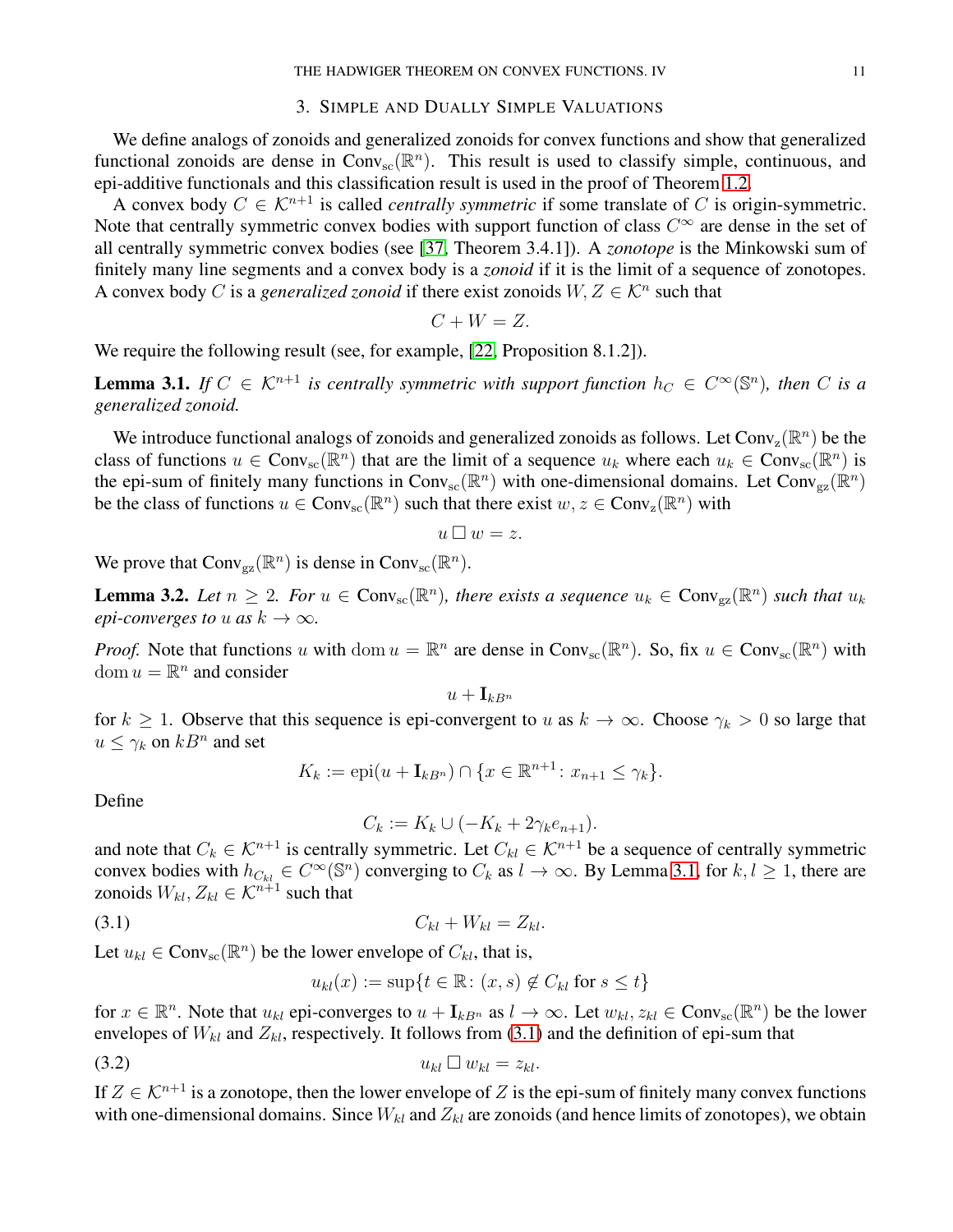that the functions  $w_{kl}, z_{kl} \in Conv_z(\mathbb{R}^n)$ . It now follows from [\(3.2\)](#page-10-4) that  $u_{kl} \in Conv_{gz}(\mathbb{R}^n)$ . Hence there is a subsequence  $l(k)$  such that  $u_k := u_{k,l(k)}$  is a sequence in Conv<sub>gz</sub>( $\mathbb{R}^n$ ) that epi-converges to  $u$ .

We are now in the position to prove the following result.

<span id="page-11-3"></span>**Proposition 3.3.** Let  $Z: Conv_{sc}(\mathbb{R}^n) \to \mathbb{R}$  be continuous and epi-additive. If Z is simple and  $n \geq 2$ , *then* Z *vanishes identically.*

*Proof.* If  $w \in Conv_{sc}(\mathbb{R}^n)$  is the epi-sum of finitely many functions in  $Conv_{sc}(\mathbb{R}^n)$  with lower dimensional domain, then the simplicity of Z implies that

$$
Z(w) = 0.
$$

Since Z is continuous, this implies that Z vanishes on  $Conv_z(\mathbb{R}^n)$ .

Let  $u \in Conv_{\text{sc}}(\mathbb{R}^n)$ . By Lemma [3.2,](#page-10-1) we can approximate u by a sequence  $u_k \in Conv_{\text{gz}}(\mathbb{R}^n)$ , that is, there are sequences of convex functions  $w_k, z_k \in Conv_z(\mathbb{R}^n)$  such that

$$
(3.3) \t\t u_k \square w_k = z_k
$$

and such that  $u_k$  epi-converges to u. Since Z vanishes on Conv<sub>z</sub>( $\mathbb{R}^n$ ), we obtain from [\(3.3\)](#page-11-0) and the epi-additivity of Z that

<span id="page-11-0"></span>
$$
Z(u_k \square w_k) = Z(u_k) = 0
$$

for  $k \ge 1$ . Using that Z is continuous on Conv<sub>sc</sub>( $\mathbb{R}^n$ ) and that  $u_k \in Conv_{sc}(\mathbb{R}^n)$ , we conclude that  $\mathbb{Z}$ vanishes identically.  $\Box$ 

For  $n \geq 2$ , a function  $u \in Conv_{sc}(\mathbb{R}^n)$  is called an *orthogonal cylinder function* if it can be written as  $u = u_E \Box u_F$  where  $u_E, u_F \in Conv_{sc}(\mathbb{R}^n)$  are such that  $dom u_E \subseteq E$  and  $dom u_F \subseteq F$ , where E and F are orthogonal and complementary subspaces with dim  $E$ , dim  $F \geq 1$ .

<span id="page-11-2"></span>**Proposition 3.4** ([13], Proposition 4.6). Let  $Z: Conv_{sc}(\mathbb{R}^n) \to \mathbb{R}$  be a continuous and epi-translation *invariant valuation.* If Z vanishes on all orthogonal cylinder functions and  $n \geq 2$ , then Z is epi*homogeneous of degree* 1*.*

3.1. **Proof of Theorem [1.2.](#page-1-0)** First, note that by Lemma [2.5,](#page-6-4) the functional  $Z: Conv_{sc}(\mathbb{R}^n) \to \mathbb{R}$ , given by

<span id="page-11-1"></span>
$$
Z(u) := \int_{\text{dom } u} \zeta(\nabla u(x)) \, \mathrm{d}x
$$

with  $\zeta \in C_c(\mathbb{R}^n)$ , is a continuous, epi-translation invariant valuation and that it is easy to see that Z is simple.

We prove the converse statement by induction on the dimension n. For  $n = 1$ , the statement follows from Theorem [2.10,](#page-8-0) Theorem [2.12,](#page-8-1) and Theorem [2.13.](#page-8-3) Let  $n \geq 2$  and assume that the statement is true on Conv<sub>sc</sub> $(\mathbb{R}^k)$  for  $1 \leq k \leq n-1$ .

For  $y \in \mathbb{R}^n$ , set  $\ell_y(x) := \langle x, y \rangle$  for  $x \in \mathbb{R}^n$ . By the properties of Z, it is easy to see that the map  $K \mapsto \mathbb{Z}(\ell_y + \mathbf{I}_K)$  is a simple, continuous, translation invariant valuation on  $\mathcal{K}^n$  for every  $y \in \mathbb{R}^n$ . Hence, by Theorem [2.2,](#page-3-2) there exists  $\zeta(y) \in \mathbb{R}$  such that

$$
Z(\ell_y + \mathbf{I}_K) = \zeta(y) V_n(K)
$$

for every origin-symmetric  $K \in \mathcal{K}^n$ . Note that since Z is continuous,  $\zeta$  depends continuously on y.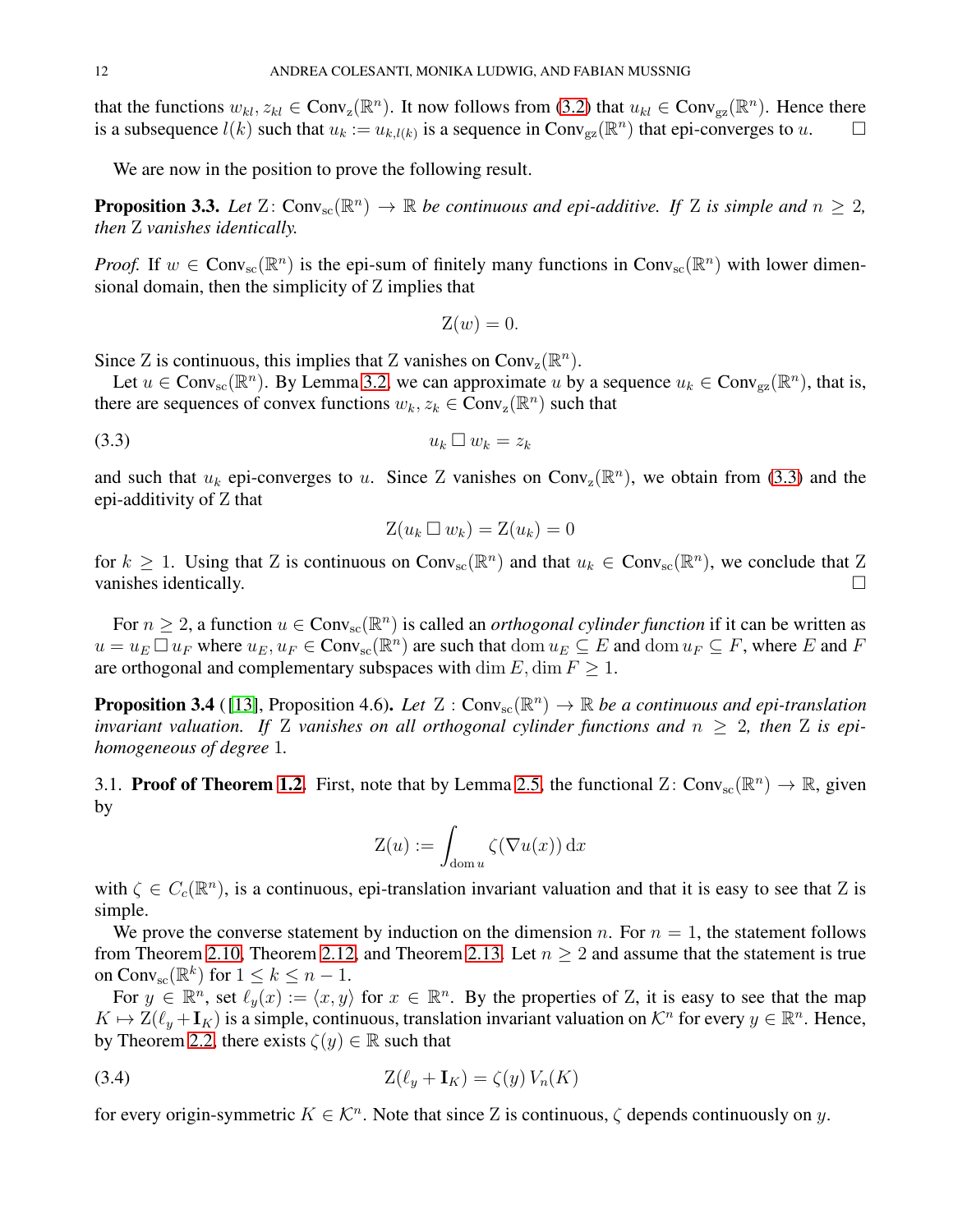For  $1 \leq k \leq n-1$ , let E and F be orthogonal subspaces of  $\mathbb{R}^n$  such that  $\mathbb{R}^n = E \times F$  where  $\dim E = k$  and  $\dim F = n - k$ . For  $x \in \mathbb{R}^n$ , we write  $x = (x_E, x_F)$  with  $x_E \in E$  and  $x_F \in F$ . For  $u_F \in Conv_{sc}(F)$ , the functional  $u_E \mapsto Z(u_E \square u_F)$  is a simple, continuous, epi-translation invariant valuation on Conv<sub>sc</sub>(E). Hence, by the induction hypothesis, there exists a function  $\zeta_{u_F} \in C_c(E)$ , depending on  $u_F \in Conv_{sc}(F)$ , such that

(3.5) 
$$
Z(u_E \sqcup u_F) = \int_{\text{dom } u_E} \zeta_{u_F} (\nabla_E u_E(x_E)) \, dx_E
$$

for every  $u_E \in Conv_{sc}(E)$ . Setting  $\bar{u}_E := \ell_{y_E} + I_{K_E}$  with  $y_E \in E$  and  $K_E \subset E$  an origin-symmetric convex body with positive  $k$ -dimensional volume, we obtain from  $(3.5)$  that

<span id="page-12-0"></span>
$$
Z(\bar{u}_E \Box u_F) = V_k(K_E) \zeta_{u_F}(y_E).
$$

Since  $u_F \mapsto Z(\bar{u}_E \Box u_F)$  is a simple, continuous, epi-translation valuation on Conv<sub>sc</sub>(F), it follows that also  $u_F \mapsto \zeta_{u_F}(y_E)$  for  $y_E \in E$  has these properties. From the induction hypothesis combined with [\(3.5\)](#page-12-0), we therefore obtain that there exists  $\zeta_{E,F} \in C_c(E \times F)$ , depending on E and F, such that

<span id="page-12-1"></span>(3.6) 
$$
Z(u_E \Box u_F) = \int_{\text{dom } u_E} \int_{\text{dom } u_F} \zeta_{E,F}(\nabla_E u_E(x_E), \nabla_F u_F(x_F)) \,dx_F \,dx_E
$$

for every  $u_E \in Conv_{\rm sc}(E)$  and  $u_F \in Conv_{\rm sc}(F)$ .

Setting  $u_E := \bar{u}_E$  and  $u_F := \ell_{y_F} + I_{K_F}$  with  $y_F \in F$  and  $K_F \subset F$  an origin-symmetric convex body with positive  $(n - k)$ -dimensional volume, we obtain from [\(3.6\)](#page-12-1) that

$$
Z(\ell_{y_E + y_F} + I_{K_E \times K_F}) = Z((\ell_{y_E} + I_{K_E}) \square (\ell_{y_F} + I_{K_F})) = \zeta_{E,F}(y_E, y_F) V_n(K_E \times K_F).
$$

On the other hand, by [\(3.4\)](#page-11-1),

$$
Z(\ell_{y_E+y_F} + \mathbf{I}_{K_E \times K_F}) = \zeta(y_E + y_F)V_n(K_E \times K_F)
$$

and therefore

$$
\zeta_{E,F}(y_E, y_F) = \zeta(y_E + y_F)
$$

for every  $y_E \in E$  and  $y_F \in F$ . It follows that  $\zeta$  has compact support and that

$$
Z(u) = \int_{\text{dom } u} \zeta(\nabla u) \, \mathrm{d}x
$$

for every  $u = u_E \Box u_F$  with  $u_E \in Conv_{sc}(E)$  and  $u_F \in Conv_{sc}(F)$ . Note that this representation does not depend on the choice of  $k$ .

Define  $Y: Conv_{sc}(\mathbb{R}^n) \to \mathbb{R}$  by

$$
Y(u) := Z(u) - \int_{\text{dom } u} \zeta(\nabla u) \, \mathrm{d}x
$$

for  $u \in Conv_{sc}(\mathbb{R}^n)$ . It follows that Y is a simple, continuous, epi-translation invariant valuation that vanishes on all orthogonal cylinder functions. Proposition [3.4](#page-11-2) implies that Y is epi-homogeneous of degree 1. Hence, using Corollary [2.11,](#page-8-4) we obtain that Y is epi-additive. The statement now follows from Proposition [3.3.](#page-11-3)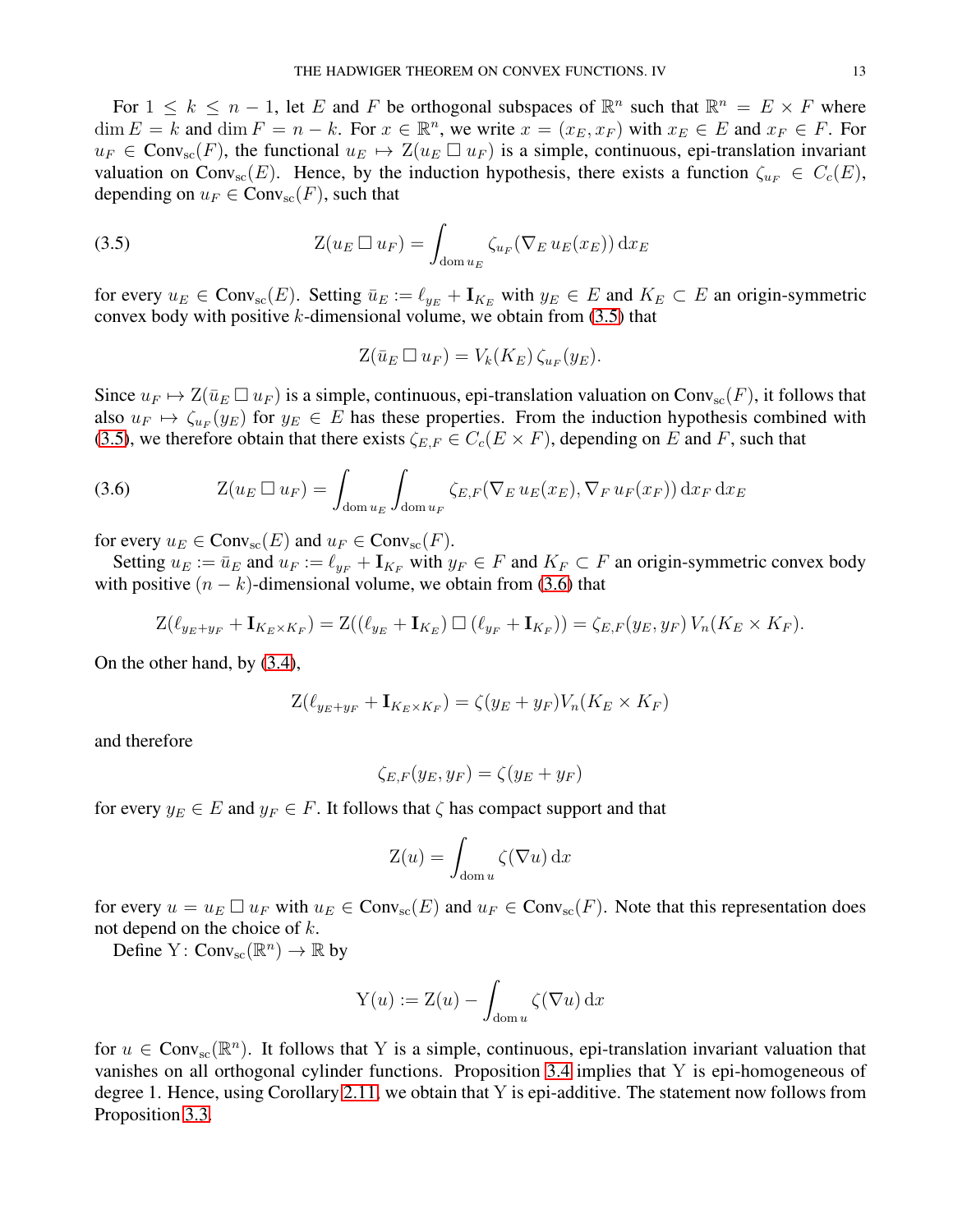3.2. **The Klain–Schneider Theorem on** Conv $(\mathbb{R}^n; \mathbb{R})$ . A functional Z: Conv $(\mathbb{R}^n; \mathbb{R}) \to \mathbb{R}$  is *dually simple* if the dual functional  $Z^*$ : Conv<sub>sc</sub> $(\mathbb{R}^n) \to \mathbb{R}$  is simple. Equivalently, Z is dually simple if  $Z(v) = 0$ for every  $v \in Conv(\mathbb{R}^n; \mathbb{R})$  such that  $v(x_E, x_{E^{\perp}}) = w(x_E)$  for some  $w \in Conv(E; \mathbb{R})$  where  $E \subset \mathbb{R}^n$ is a linear subspace with dim  $E < n$  and where we write  $x = (x_E, x_{E^{\perp}})$  for  $x \in \mathbb{R}^n$  with  $x_E \in E$ and  $x_{E^{\perp}} \in E^{\perp}$ . This means that Z vanishes on functions  $v \in Conv(\mathbb{R}^n; \mathbb{R})$  which depend, in a suitable coordinate system, on less than  $n$  variables. We state the following dual version of Theorem [1.2,](#page-1-0) which is equivalent to the primal version by [\(2.7\)](#page-6-2) and [\(2.9\)](#page-6-3).

**Theorem 3.5.** A functional  $Z: Conv(\mathbb{R}^n; \mathbb{R}) \to \mathbb{R}$  is a dually simple, continuous, dually epi-translation *invariant valuation if and only if there exists a function*  $\zeta \in C_c(\mathbb{R}^n)$  *such that* 

$$
Z(v) = \int_{\mathbb{R}^n} \zeta(x) d\Phi_n^n(v, x)
$$

<span id="page-13-0"></span>*for every*  $v \in Conv(\mathbb{R}^n; \mathbb{R})$ .

### 4. SMOOTH VALUATIONS

Let VConv $(\mathbb{R}^n; \mathbb{R})$  be the space of continuous and dually epi-translation invariant valuations on Conv $(\mathbb{R}^n; \mathbb{R})$ . Define  $\mathcal{T}$ : VConv $(\mathbb{R}^n; \mathbb{R}) \to \text{Val}(\mathbb{R}^{n+1})$  by

$$
(\mathcal{T} \circ \mathcal{Z})(K) := \mathcal{Z}(h_K(\cdot, -1))
$$

for  $Z \in \mathrm{VConv}(\mathbb{R}^n; \mathbb{R})$  and  $K \in \mathcal{K}^{n+1}$ .

Note that it is easy to see that the set  $\{h_K(\cdot, -1): K \in \mathcal{K}^{n+1}\}\$  is dense in Conv $(\mathbb{R}^n; \mathbb{R})$  (see [\[24,](#page-23-22) Corollary 2.9] and [\[23,](#page-23-29) Corollary 4.3.6]). Also note that Z is homogeneous of degree j on Conv( $\mathbb{R}^n$ ;  $\mathbb{R}$ ) if and only if  $\mathcal{T} \circ \mathcal{Z}$  is homogeneous of degree j on  $\mathcal{K}^{n+1}$ , as

$$
(\mathcal{T} \circ \mathbf{Z})(\lambda K) = \mathbf{Z}(h_{\lambda K}(\cdot, -1)) = \mathbf{Z}(\lambda h_K(\cdot, -1)) = \lambda^{j} \mathbf{Z}(h_K(\cdot, -1))
$$

for  $\lambda \geq 0$  and  $K \in \mathcal{K}^{n+1}$ .

Following [\[23,](#page-23-29) Proposition 7.3.4], we say that a continuous, dually epi-translation invariant valuation Z:  $Conv(\mathbb{R}^n; \mathbb{R}) \to \mathbb{R}$  is *smooth* if

$$
\mathcal{T} \circ \mathcal{Z} \in \mathrm{Val}^{\mathrm{sm}}(\mathbb{R}^{n+1}).
$$

Note that for a linear subspace E, the restriction of a smooth valuation Z: Conv $(\mathbb{R}^n; \mathbb{R}) \to \mathbb{R}$  to Conv $(E; \mathbb{R})$  is again smooth. A valuation  $Z: Conv_{sc}(\mathbb{R}^n) \to \mathbb{R}$  is called *smooth* if its dual valuation  $Z^*$ : Conv $(\mathbb{R}^n; \mathbb{R}) \to \mathbb{R}$  is smooth. As before, for a linear subspace E of  $\mathbb{R}^n$ , the restriction of a smooth valuation  $Z: Conv_{sc}(\mathbb{R}^n) \to \mathbb{R}$  to  $Conv_{sc}(E)$  is again smooth.

We equip spaces of valuations with the topology of locally uniform convergence, which is equivalent to the compact-open topology. Note that for valuations  $Z_m$ ,  $Z$ : Conv<sub>sc</sub>( $\mathbb{R}^n$ )  $\to \mathbb{R}$ , we have  $Z_m \to Z$  if and only if for the dual valuations  $\mathbb{Z}_m^*, \mathbb{Z}^* \colon \text{Conv}(\mathbb{R}^n; \mathbb{R}) \to \mathbb{R}$ , we have  $\mathbb{Z}_m^* \to \mathbb{Z}^*$  (cf. [\[35,](#page-23-32) Corollary 11.37]).

Knoerr [\[23\]](#page-23-29) established the following result for smooth valuations on Conv $(\mathbb{R}^n; \mathbb{R})$ .

**Theorem 4.1** ([\[23\]](#page-23-29)). A functional  $Z: Conv(\mathbb{R}^n; \mathbb{R}) \to \mathbb{R}$  is a smooth, continuous, dually epi-translation and rotation invariant valuation if and only if there exist functions  $\varphi_0,\ldots,\varphi_n\in C_c^\infty([0,\infty))$  such that

$$
Z(v) = \sum_{j=0}^{n} \int_{\mathbb{R}^n} \varphi_j(|x|^2) d\Phi_j^n(v, x)
$$

*for every*  $v \in Conv(\mathbb{R}^n; \mathbb{R})$ .

The version stated in the introduction, Theorem [1.3,](#page-2-1) follows by duality, [\(2.8\)](#page-6-5), and [\(2.9\)](#page-6-3).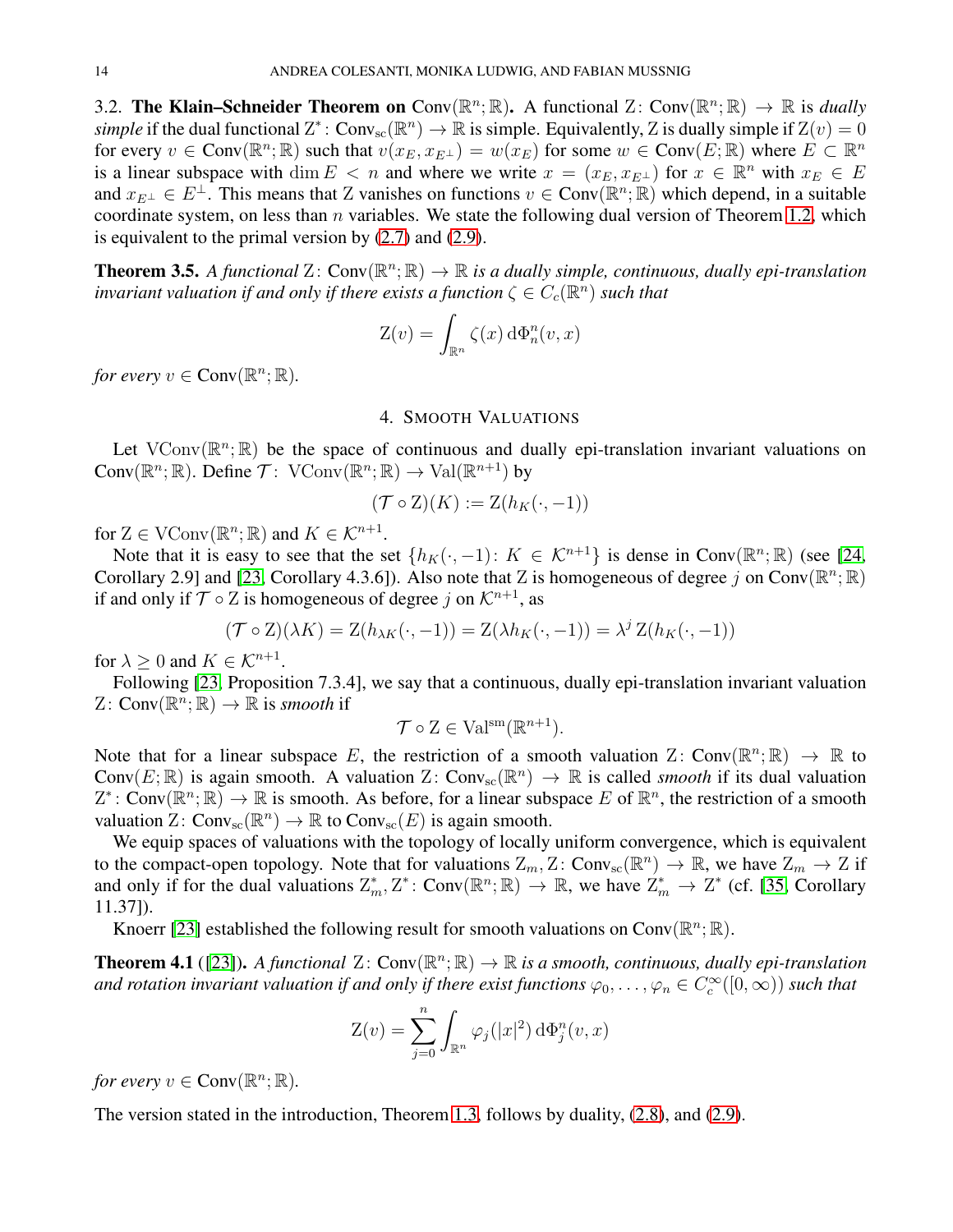It was shown in [\[25\]](#page-23-23) that the set of smooth, continuous, dually epi-translation invariant valuations on Conv $(\mathbb{R}^n;\mathbb{R})$  is dense in the set of continuous, dually epi-translation invariant valuations. We use the following dual version of Theorem 1 and Proposition 6.6 from [\[25\]](#page-23-23).

<span id="page-14-4"></span>**Lemma 4.2.** If  $Z: Conv_{sc}(\mathbb{R}^n) \to \mathbb{R}$  *is a continuous, epi-translation invariant valuation that is epihomogeneous of degree* j*, then there exists a sequence of smooth, continuous, epi-translation invariant* valuations  $Z_m$ :  $Conv_{sc}(\mathbb{R}^n) \to \mathbb{R}$ , which are epi-homogeneous of degree j, that converges to Z. If Z is, *in addition, rotation invariant, then also the valuations*  $Z_m$  *can be chosen to have this property.* 

We will also need the following result. Let  $u_t(x) := t |x| + \mathbf{I}_{B^n}(x)$  for  $t \ge 0$  and  $x \in \mathbb{R}^n$ .

<span id="page-14-5"></span>**Lemma 4.3.** If a sequence of valuations on  $Conv_{sc}(\mathbb{R}^n)$  converges to a valuation on  $Conv_{sc}(\mathbb{R}^n)$ , then *the sequence converges uniformly on*  $\{u_t: t \in C\}$  *for every compact set*  $C \subseteq [0, \infty)$ *.* 

*Proof.* Since  $u_t$  epi-converges to  $u_{t_0}$  if and only if  $t \to t_0$ , it is easy to see that the compactness of C implies that  $\{u_t: t \in C\}$  is compact. The statement now follows since the space of valuations is equipped with the topology of locally uniform convergence.  $\Box$ 

Let  $\mathbb{S}^n := \{(z', z_{n+1}) \in \mathbb{S}^n : z_{n+1} < 0\}$  be the negative half-sphere in  $\mathbb{R}^{n+1}$ , where  $z' := (z_1, \ldots, z_n)$ . Recall that using the central projection from  $\mathbb{S}^n$  to the tangent plane at  $-e_{n+1}$ , which we identify with  $\mathbb{R}^n$ , we have

(4.1) 
$$
\int_{\mathbb{R}^n} \xi(x) dx = \int_{\mathbb{S}^n_-} \xi\left(\frac{z'}{|z_{n+1}|}\right) |z_{n+1}|^{n+1} d\mathcal{H}^n(z)
$$

for any continuous function  $\xi \colon \mathbb{R}^n \to \mathbb{R}$  with compact support, where  $\mathcal{H}^n$  denotes the *n*-dimensional Hausdorff measure.

<span id="page-14-2"></span>**Lemma 4.4.** *Let*  $\xi \in C_c(\mathbb{R}^n)$  *and*  $1 \leq j \leq n$ . *If*  $Z$  : Conv $(\mathbb{R}^n; \mathbb{R}) \to \mathbb{R}$  *is given by* 

<span id="page-14-1"></span><span id="page-14-0"></span>
$$
Z(v) := \int_{\mathbb{R}^n} \xi(x) \, d\Phi_j^n(v, x),
$$

*then*

(4.2) 
$$
(\mathcal{T} \circ \mathcal{Z})(K) = \int_{\mathbb{S}^n_-} \sigma(z) \, dS_j(K, z)
$$

*for every*  $K \in \mathcal{K}^{n+1}$ , where  $\sigma \in C_c(\mathbb{S}^n)$  *is given by* 

(4.3) 
$$
\sigma(z) := \binom{n}{j} \xi \left( \frac{z'}{|z_{n+1}|} \right) |z_{n+1}|^{n-j+1}
$$

*for*  $z = (z', z_{n+1}) \in \mathbb{S}^n_-.$ 

*Proof.* It suffices to prove [\(4.2\)](#page-14-0) for  $K \in \mathcal{K}^{n+1}$  with smooth support function. In this case, we have

<span id="page-14-3"></span>
$$
(\mathcal{T} \circ \mathcal{Z})(K) = \mathcal{Z}(h_K(\cdot, -1)) = \int_{\mathbb{R}^n} \xi(x) \left[ \mathcal{D}_{\mathbb{R}^n}^2 h_K(x, -1) \right]_j dx
$$

where we write  $D_{\mathbb{R}^n}^2$  to stress that we take the Hessian of a function defined on  $\mathbb{R}^n$ . As  $h_K : \mathbb{R}^{n+1} \to \mathbb{R}$  is homogeneous of degree 1, the  $(n+1) \times (n+1)$  matrix  $D^2 h_K$  is homogeneous of degree  $(-1)$  and  $D^2 h_K$ has at  $z \in \mathbb{R}^{n+1} \setminus \{0\}$  an eigenvalue 0 with corresponding eigenvector z. Let  $\lambda_k$  for  $k = 1, \ldots, n$  be the remaining eigenvalues of  $\bar{D}^2 h_K(z)$ . If  $z = (x, -1)$ , then the  $n \times n$  matrix  $D_{\mathbb{R}^n}^2 h_K(\cdot, -1)$  has at  $x \in \mathbb{R}^n$ the eigenvalues  $(1+|x|^2)\lambda_k$  for  $k=1,\ldots,n$ . Indeed, let  $Q \subset \mathbb{R}^{n+2}$  be the osculating cylindrical paraboloid of the graph of  $h_K$  at  $(z, h_K(z))$ , let  $E \subset \mathbb{R}^{n+2}$  be the hyperplane through  $(z, 0)$  that is orthogonal to  $(z, 0)$  and  $\overline{F} \subset \mathbb{R}^{n+2}$  the hyperplane through  $(z, 0)$  that is orthogonal to  $(e_{n+1}, 0)$ . The intersection of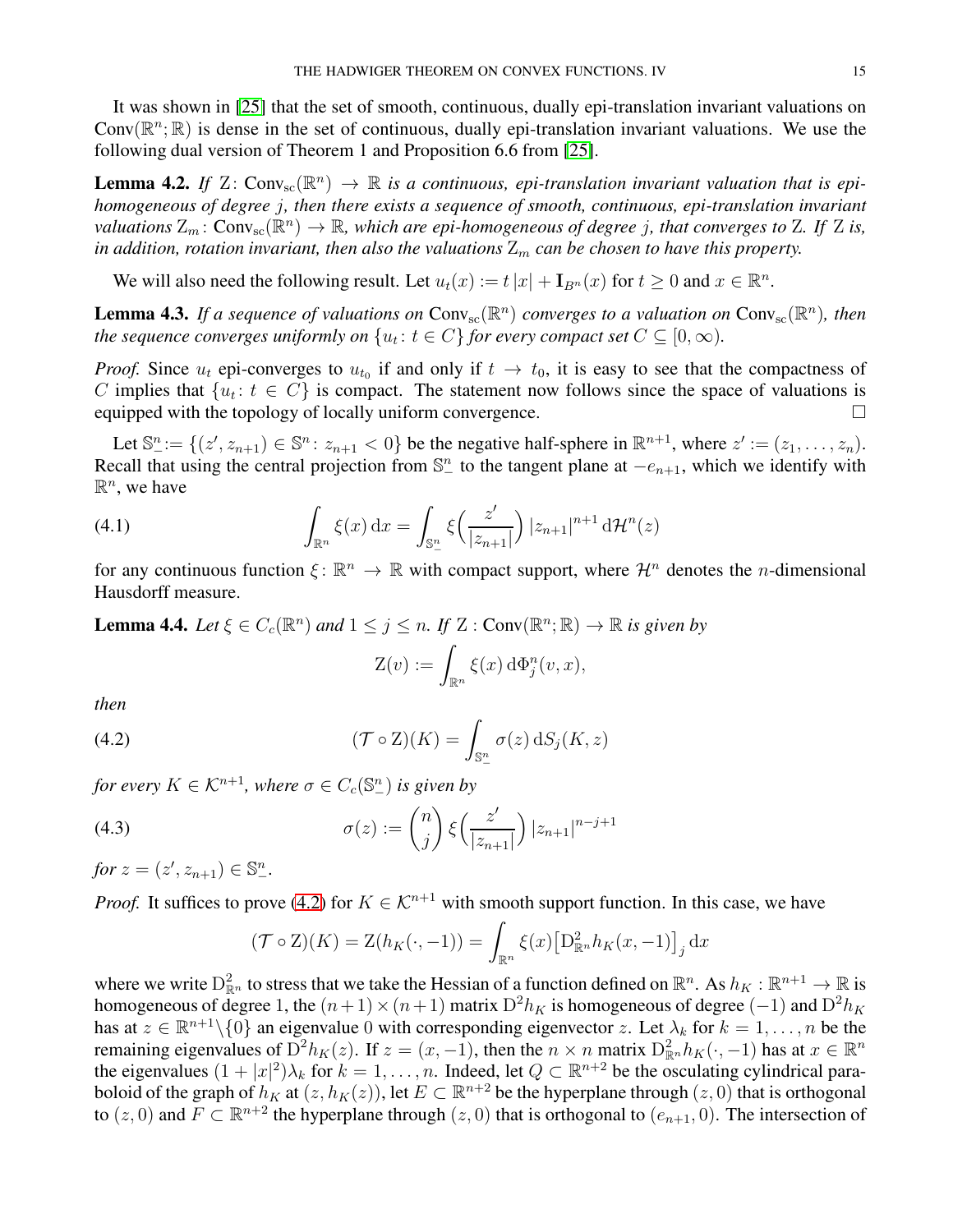Q with E is the graph of a quadratic form with eigenvalues  $\lambda_1, \ldots, \lambda_n$  and the intersection of Q with F is the graph of a quadratic form given by  $D_{\mathbb{R}^n}^2 h_K(x, -1)$ . The result now follows by using the orthogonal projection from F of E. For  $z = (x, -1)$ , we now have

$$
\left[\mathcal{D}_{\mathbb{R}^n}^2 h_K(x, -1)\right]_j = |z|^{2j} \left[\mathcal{D}^2 h_K(z)\right]_j.
$$

Using the central projection and [\(4.1\)](#page-14-1), the above equation and the homogeneity (of degree  $-1$ ) of  $D^2 h_K$ , we obtain

$$
(\mathcal{T} \circ \mathbf{Z})(K) = \int_{\mathbb{S}_{-}^{n}} \xi\left(\frac{z'}{|z_{n+1}|}\right) \left[D_{\mathbb{R}^{n}}^{2} h_{K}\left(\frac{z'}{|z_{n+1}|}, -1\right)\right]_{j} |z_{n+1}|^{n+1} d\mathcal{H}^{n}(z)
$$
  
\n
$$
= \int_{\mathbb{S}_{-}^{n}} \xi\left(\frac{z'}{|z_{n+1}|}\right) \left(1 + \frac{|z'|^{2}}{|z_{n+1}|^{2}}\right)^{j} \left[D^{2} h_{K}\left(\frac{z'}{|z_{n+1}|}, -1\right)\right]_{j} |z_{n+1}|^{n+1} d\mathcal{H}^{n}(z)
$$
  
\n
$$
= \int_{\mathbb{S}_{-}^{n}} \xi\left(\frac{z'}{|z_{n+1}|}\right) \left[D^{2} h_{K}(z)\right]_{j} |z_{n+1}|^{n-j+1} d\mathcal{H}^{n}(z).
$$

The statement now follows from the definition of the area measure  $S_i(K, \cdot)$  (see [\[37\]](#page-23-2), Section 2.5).  $\square$ 

This result implies the following lemma.

**Lemma 4.5.** Let  $1 \leq j \leq n$  and  $\xi \in C_c(\mathbb{R}^n)$ . The valuation  $\mathbb{Z}$ : Conv $(\mathbb{R}^n; \mathbb{R}) \to \mathbb{R}$ , defined by

$$
Z(v) := \int_{\mathbb{R}^n} \xi(x) \, d\Phi_j^n(v, x),
$$

*is smooth if and only if*  $\xi \in C_c^{\infty}(\mathbb{R}^n)$ *.* 

*Proof.* By definition, Z is smooth if and only if  $\mathcal{T} \circ Z : \mathcal{K}^{n+1} \to \mathbb{R}$  is smooth. By Lemma [4.4](#page-14-2) and [\(2.1\)](#page-3-1), this is the case if and only if  $\sigma$  given in [\(4.3\)](#page-14-3) is smooth, which is the case if and only if  $\xi$  is smooth.  $\Box$ 

By duality we obtain a version of the previous Lemma on  $Conv_{sc}(\mathbb{R}^n)$ .

<span id="page-15-0"></span>**Lemma 4.6.** Let  $1 \leq j \leq n$  and  $\xi \in C_c(\mathbb{R}^n)$ . The valuation Z: Conv<sub>sc</sub> $(\mathbb{R}^n) \to \mathbb{R}$ , defined by

$$
Z(u) := \int_{\mathbb{R}^n} \xi(x) \, d\Psi_j^n(u, x),
$$

*is smooth if and only if*  $\xi \in C_c^{\infty}(\mathbb{R}^n)$ *.* 

The following result is a consequence of Proposition [2.15](#page-9-0) and Lemma [4.6.](#page-15-0)

<span id="page-15-1"></span>**Proposition 4.7.** *A functional*  $Z: Conv_{sc}(\mathbb{R}) \to \mathbb{R}$  *is a smooth, continuous, epi-translation and reflection invariant valuation, if and only if there exist*  $\varphi_0, \varphi_1 \in C_c^{\infty}([0, \infty))$  *such that* 

$$
Z(u) = \int_{\mathbb{R}} \varphi_0(|y|^2) d\Psi_0^1(u, y) + \int_{\mathbb{R}} \varphi_1(|y|^2) d\Psi_1^1(u, y)
$$

*for every*  $u \in Conv_{\rm sc}(\mathbb{R})$ .

The next statement follows from Theorem [1.2](#page-1-0) and Lemma [4.6.](#page-15-0)

<span id="page-15-2"></span>**Proposition 4.8.** A functional  $Z: Conv_{sc}(\mathbb{R}^n) \to \mathbb{R}$  is a simple, smooth, continuous, epi-translation and *rotation invariant valuation if and only if there exists a function*  $\varphi \in C_c^\infty([0,\infty))$  *such that* 

$$
Z(u) = \int_{\mathbb{R}^n} \varphi(|y|^2) \, d\Psi_n^n(u, y)
$$

*for every*  $u \in Conv_{\rm sc}(\mathbb{R}^n)$ .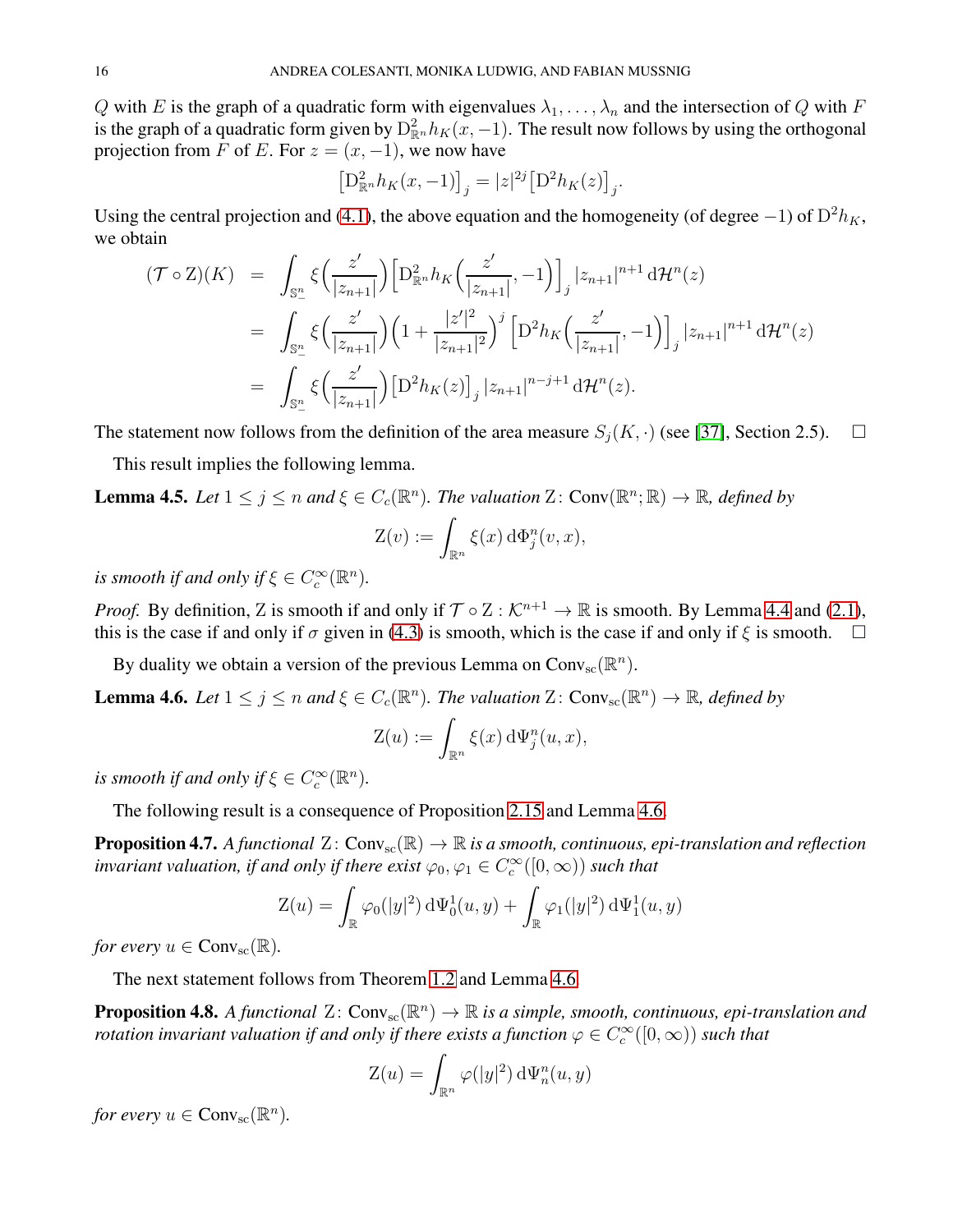4.1. **Proof of Theorem [1.3.](#page-2-1)** First, note that for  $\varphi_0, \ldots, \varphi_n \in C_c^{\infty}([0, \infty))$ , Lemma [2.6](#page-6-6) and Lemma [4.6](#page-15-0) imply that the functional  $Z: Conv_{sc}(\mathbb{R}^n) \to \mathbb{R}$ , defined by

$$
Z(u) := \sum_{j=0}^n \int_{\mathbb{R}^n} \varphi_j(|y|^2) d\Psi_j^n(u, y),
$$

is a smooth, continuous, epi-translation and rotation invariant valuation.

Conversely, let  $Z: Conv_{sc}(\mathbb{R}^n) \to \mathbb{R}$  be a smooth, continuous, epi-translation and rotation invariant valuation. For an  $(n-1)$ -dimensional subspace  $E \subset \mathbb{R}^n$ , the restriction of Z to Conv<sub>sc</sub> $(E)$  is a smooth, continuous, epi-translation and rotation invariant valuation on Conv<sub>sc</sub> $(E)$ . If dim  $E = 1$ , then this restriction is also reflection invariant. By induction on the dimension, starting with Proposition [4.7,](#page-15-1) we obtain that for the restriction,  $Z_E$ , of Z to Conv<sub>sc</sub> $(E)$  and  $u \in Conv_{sc}(E)$ ,

$$
Z_E(u) = \sum_{j=0}^{n-1} \int_E \bar{\varphi}_{j,E}(|y_E|^2) d\Psi_j^{n-1}(u, y_E)
$$

with suitable functions  $\overline{\varphi}_{j,E} \in C_c^{\infty}([0,\infty))$ . Since Z is rotation invariant, the functions  $\overline{\varphi}_{j,E}$  do not depend on E. Thus there exist functions  $\bar{\varphi}_j \in C_c^{\infty}([0,\infty))$  such that

<span id="page-16-1"></span>
$$
Z(u) = \sum_{j=0}^{n-1} \int_E \bar{\varphi}_j(|y_E|^2) d\Psi_j^{n-1}(u, y_E)
$$

for every  $(n-1)$ -dimensional subspace  $E \subset \mathbb{R}^n$  and every  $u \in Conv_{\rm sc}(E)$ . By Lemma [2.9,](#page-7-1) [\(2.11\)](#page-8-5) and the properties of the inverse Abel transform, there are functions  $\varphi_j = A^{-1} \overline{\varphi}_j \in C_c^{\infty}([0,\infty))$  such that

(4.4) 
$$
Z(u) = \sum_{j=0}^{n-1} \int_{\mathbb{R}^n} \varphi_j(|y|^2) d\Psi_j^n(u, y)
$$

for every  $u \in Conv_{sc}(\mathbb{R}^n)$  such that dom u is contained in some  $(n-1)$ -dimensional subspace of  $\mathbb{R}^n$ . The right side of [\(4.4\)](#page-16-1) defines a smooth, continuous, epi-translation and rotation invariant valuation on  $Conv_{\text{sc}}(\mathbb{R}^n)$ .

Hence, the functional  $Z_n$ :  $Conv_{sc}(\mathbb{R}^n) \to \mathbb{R}$ , defined by

$$
Z_n(u) := \mathcal{Z}(u) - \sum_{j=0}^{n-1} \int_{\mathbb{R}^n} \varphi_j(|y|^2) d\Psi_j^n(u, y),
$$

is a smooth, continuous, epi-translation and rotation invariant valuation which is moreover simple. By Proposition [4.8,](#page-15-2) there exists a function  $\varphi_n \in C_c^{\infty}([0,\infty))$  such that

$$
Z_n(u) = \int_{\mathbb{R}^n} \varphi_n(|y|^2) d\Psi_n^n(u, y)
$$

<span id="page-16-0"></span>for every  $u \in Conv_{\text{sc}}(\mathbb{R}^n)$ . This completes the proof of the theorem.

### 5. NEW PROOF OF THEOREM [1.1](#page-0-0)

We use the Cauchy–Kubota formulas for convex functions, which were recently established in [\[14\]](#page-23-25), to deduce the Hadwiger theorem for general valuations, Theorem [1.1,](#page-0-0) from the Hadwiger theorem for smooth valuations, Theorem [1.3.](#page-2-1)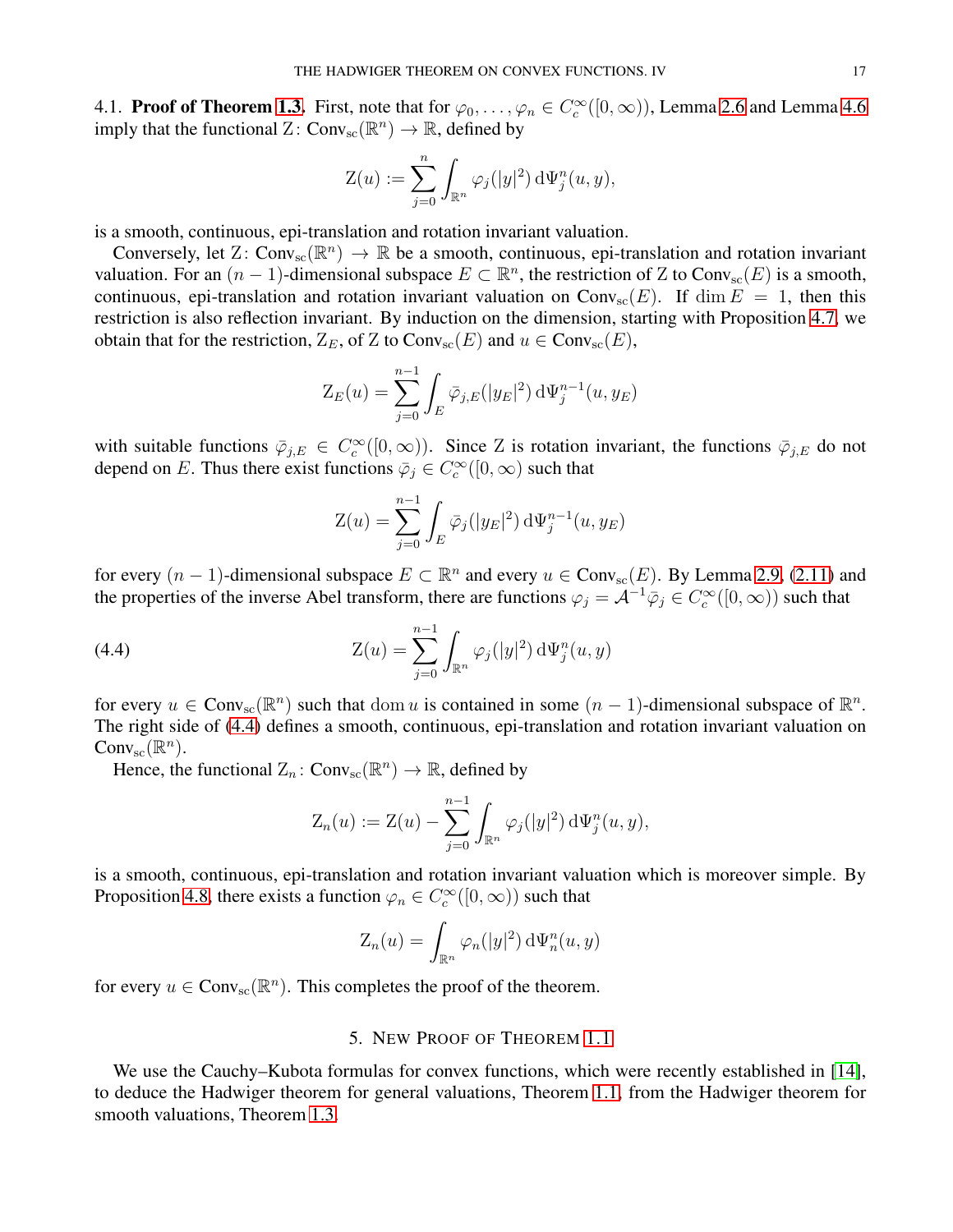Combining Lemma 3.4 from [\[14\]](#page-23-25) and Corollary [2.14,](#page-8-2) we obtain the following result.

<span id="page-17-2"></span>**Lemma 5.1** ([\[14\]](#page-23-25)). *For*  $0 \le j \le n$  *and*  $\alpha \in C_c([0,\infty))$ *, the functional* 

$$
u \mapsto \int_{G(n,j)} \int_{\text{dom}(\text{proj}_E u)} \alpha(|\nabla_E \text{ proj}_E u(x_E)|) dx_E dE
$$

*is a continuous, epi-translation and rotation invariant valuation on*  $Conv_{\text{sc}}(\mathbb{R}^n)$ .

Recall that for  $t \ge 0$  we define  $u_t \in Conv_{sc}(\mathbb{R}^n)$  as  $u_t(x) := t|x| + \mathbf{I}_{B^n}(x)$  for  $x \in \mathbb{R}^n$ .

<span id="page-17-4"></span>**Lemma 5.2.** *For*  $\alpha \in C_c([0,\infty))$  *and*  $1 \leq j \leq n-1$ *,* 

$$
\int_{G(n,j)} \int_{\text{dom}(\text{proj}_E u_t)} \alpha(|\nabla_E \text{ proj}_E u_t(x_E)|) dx_E dE = \kappa_j \alpha(t)
$$

*for every*  $t > 0$ *.* 

*Proof.* By [\(2.2\)](#page-4-0) it is easy to see that

$$
\operatorname{proj}_E u_t(x_E) = t|x_E| + \mathbf{I}_{B_E^j}(x_E)
$$

for every  $E \in G(n, j)$  and  $x_E \in E$ , where  $B_E^j$  $E_E^j$  denotes the unit ball in the *j*-dimensional subspace E. Thus,

$$
\int_{G(n,j)} \int_{\text{dom}(\text{proj}_E u_t)} \alpha(|\nabla_E \text{ proj}_E u_t(x_E)|) dx_E dE = \int_{G(n,j)} \int_{B_E^j} \alpha(t) dx_E dE = \kappa_j \alpha(t)
$$
\nfor every  $t \geq 0$ .

The authors established in [\[14\]](#page-23-25) the following representation of functional intrinsic volumes.

<span id="page-17-0"></span>**Theorem 5.3** ([\[14\]](#page-23-25), Theorem 1.6). Let  $0 \le j \le n$ . If  $\zeta \in D_j^n$ , then

$$
V_{j,\zeta}^n(u) = \frac{\kappa_n}{\kappa_j \kappa_{n-j}} \binom{n}{j} \int_{G(n,j)} \int_{\text{dom}(\text{proj}_E u)} \alpha(|\nabla_E \text{ proj}_E u(x_E)|) dx_E dE
$$

*for every*  $u \in Conv_{\rm sc}(\mathbb{R}^n)$ *, where*  $\alpha \in C_c([0,\infty))$  *is given by* 

$$
\alpha(s) := \kappa_{n-j} \left( s^{n-j} \zeta(s) + (n-j) \int_s^\infty t^{n-j-1} \zeta(t) dt \right)
$$

*for*  $s > 0$ *.* 

Here, for  $j = 0$ , we set  $\nabla_E \text{proj}_E u(x_E) := 0$ .

The following version of the Hadwiger theorem for convex functions was established in [\[14\]](#page-23-25). Using Theorem [5.3](#page-17-0) and properties of the integral transform which maps  $\zeta$  to  $\alpha$ , the authors showed in [\[14\]](#page-23-25) that it is equivalent to Theorem [1.1.](#page-0-0) Let  $n \geq 2$ .

<span id="page-17-1"></span>**Theorem 5.4** ([14], Theorem 1.7). *A functional*  $Z : Conv_{sc}(\mathbb{R}^n) \to \mathbb{R}$  *is a continuous, epi-translation and rotation invariant valuation if and only if there exist functions*  $\alpha_0, \ldots, \alpha_n \in C_c([0,\infty))$  *such that* 

<span id="page-17-3"></span>(5.1) 
$$
Z(u) = \sum_{j=0}^{n} \int_{G(n,j)} \int_{\text{dom}(\text{proj}_E u)} \alpha_j(|\nabla_E \text{ proj}_E u(x_E)|) dx_E dE
$$

*for every*  $u \in Conv_{\rm sc}(\mathbb{R}^n)$ .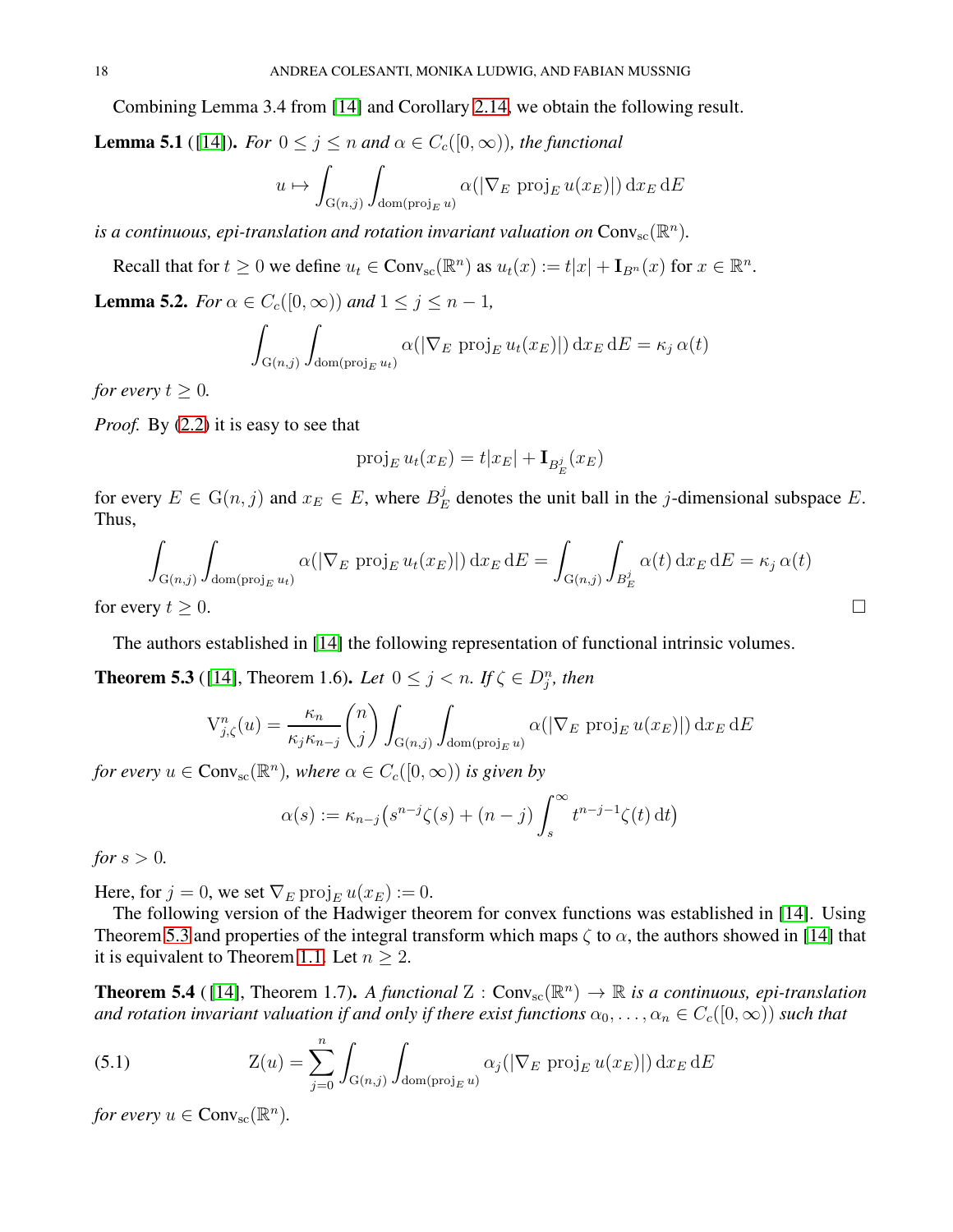5.1. New Proof of Theorem [5.4.](#page-17-1) For given  $\alpha_0, \ldots, \alpha_n \in C_c([0,\infty))$ , it follows from Lemma [5.1](#page-17-2) that the right side of [\(5.1\)](#page-17-3) defines a continuous, epi-translation and rotation invariant valuation on  $Conv_{\text{sc}}(\mathbb{R}^n)$ .

Conversely, let a continuous, epi-translation and rotation invariant valuation Z: Conv<sub>sc</sub>( $\mathbb{R}^n$ )  $\rightarrow \mathbb{R}$ be given. By Theorem [2.10,](#page-8-0) Theorem [2.12](#page-8-1) and Corollary [2.14,](#page-8-2) it is enough to consider the case that Z is epi-homogeneous of degree j with  $1 \leq j \leq n-1$ . By Lemma [4.2,](#page-14-4) there exists a sequence of smooth, continuous, epi-translation and rotation invariant valuations  $Z_m$ : Conv<sub>sc</sub> $(\mathbb{R}^n) \to \mathbb{R}$ , epihomogeneous of degree j, that converges to Z as  $m \to \infty$ . By Theorem [1.3](#page-2-1) and Theorem [5.3,](#page-17-0) there exists  $\alpha_m \in C_c^{\infty}([0,\infty))$  such that

<span id="page-18-0"></span>
$$
Z_m(u) = \int_{G(n,j)} \int_{\text{dom}(\text{proj}_E u)} \alpha_m(|\nabla \text{proj}_E u(x_E)|) dx_E dE
$$

for every  $u \in Conv_{\text{sc}}(\mathbb{R}^n)$ . It follows from Lemma [5.2](#page-17-4) that

$$
(5.2) \t\t Z_m(u_t) = \kappa_j \, \alpha_m(t)
$$

for every  $m \ge 1$  and  $t \ge 0$ , where  $u_t(x) = t|x| + \mathbf{I}_{B^n}(x)$  for  $x \in \mathbb{R}^n$ . Define  $\alpha: [0, \infty) \to \mathbb{R}$  by  $Z(u_t) =: \kappa_i \alpha(t)$ 

for  $t \ge 0$ . By Lemma [4.3,](#page-14-5) the sequence  $Z_m$  converges uniformly to  $Z$  on  $\{u_t : t \in C\}$  as  $m \to \infty$  for any compact set  $C \subset [0,\infty)$ . Thus, also the sequence  $\alpha_m$  converges uniformly to  $\alpha$  on any compact subset of  $[0, \infty)$ , which implies that  $\alpha \in C([0, \infty))$ .

Next, we show that  $\alpha$  has compact support. Assume on the contrary that there exists a sequence  $t_k \in [0,\infty)$  such that  $t_k \to \infty$  as  $k \to \infty$  and  $\alpha(t_k) \neq 0$  for every  $k \geq 1$ . Without loss of generality we may assume that  $\alpha(t_k) > 0$  for every  $k \geq 1$ . Define  $w_k \in Conv_{sc}(\mathbb{R}^n)$  as

$$
w_k(x) := \left(\frac{1}{\alpha(t_k)^{1/j}} \cdot u_{t_k}\right)(x)
$$

for  $x \in \mathbb{R}^n$ . By [\(5.2\)](#page-18-0) and the epi-homogeneity of  $Z_m$ ,

$$
Z_m(w_k) = \kappa_j \frac{\alpha_m(t_k)}{\alpha(t_k)}
$$

for every  $k, m \geq 1$ . Observe that

$$
w_k(x) = t_k |x| + {\mathbf{I}}_{(1/\alpha(t_k))^{1/j} B^n}(x)
$$

for  $x \in \mathbb{R}^n$  and thus  $w_k$  epi-converges to  $I_{\{0\}}$  as  $k \to \infty$ . By the continuity of  $Z_m$ , we obtain that  $Z_m(w_k) \to 0$  as  $k \to \infty$  for every  $m \ge 1$  since  $Z_m(\mathbf{I}_{\{0\}}) = 0$ . Hence,

$$
0 = \lim_{m \to \infty} Z_m(\mathbf{I}_{\{0\}}) = Z(\mathbf{I}_{\{0\}}) = \lim_{k \to \infty} Z(w_k) = \lim_{k \to \infty} \lim_{m \to \infty} Z_m(w_k) = \lim_{k \to \infty} \lim_{m \to \infty} \kappa_j \frac{\alpha_m(t_k)}{\alpha(t_k)} = \kappa_j,
$$

which is a contradiction. Thus, we conclude that  $\alpha \in C_c([0,\infty))$ .

<span id="page-18-1"></span>Finally, we show that the valuation Z can be represented as in the statement of the theorem, that is,

(5.3) 
$$
Z(u) = \int_{G(n,j)} \int_{\text{dom}(\text{proj}_E u)} \alpha(|\nabla_E \text{ proj}_E u(x_E)|) dx_E dE
$$

for  $u \in Conv_{sc}(\mathbb{R}^n)$ . Lemma [5.1](#page-17-2) implies that the right side of [\(5.3\)](#page-18-1) defines a continuous, epi-translation and rotation invariant valuation on Conv<sub>sc</sub>( $\mathbb{R}^n$ ). Hence, by Lemma [2.16](#page-9-1) it suffices to show that Z and the right side of [\(5.3\)](#page-18-1) coincide on functions of the form  $h_P + I_Q$  with  $P, Q \in \mathcal{P}_{(0)}^n$ . To show this, fix polytopes  $P, Q \in \mathcal{P}_{(0)}^n$ . Note that  $\text{dom } \text{proj}_E(h_P + I_Q) = \text{proj}_E Q$  for  $E \in G(n, j)$ . Since support functions are Lipschitz, there exists  $t_0 \geq 0$  such that  $|y| \leq t_0$  for every  $y \in \partial (h_P + I_Q)(x)$  for all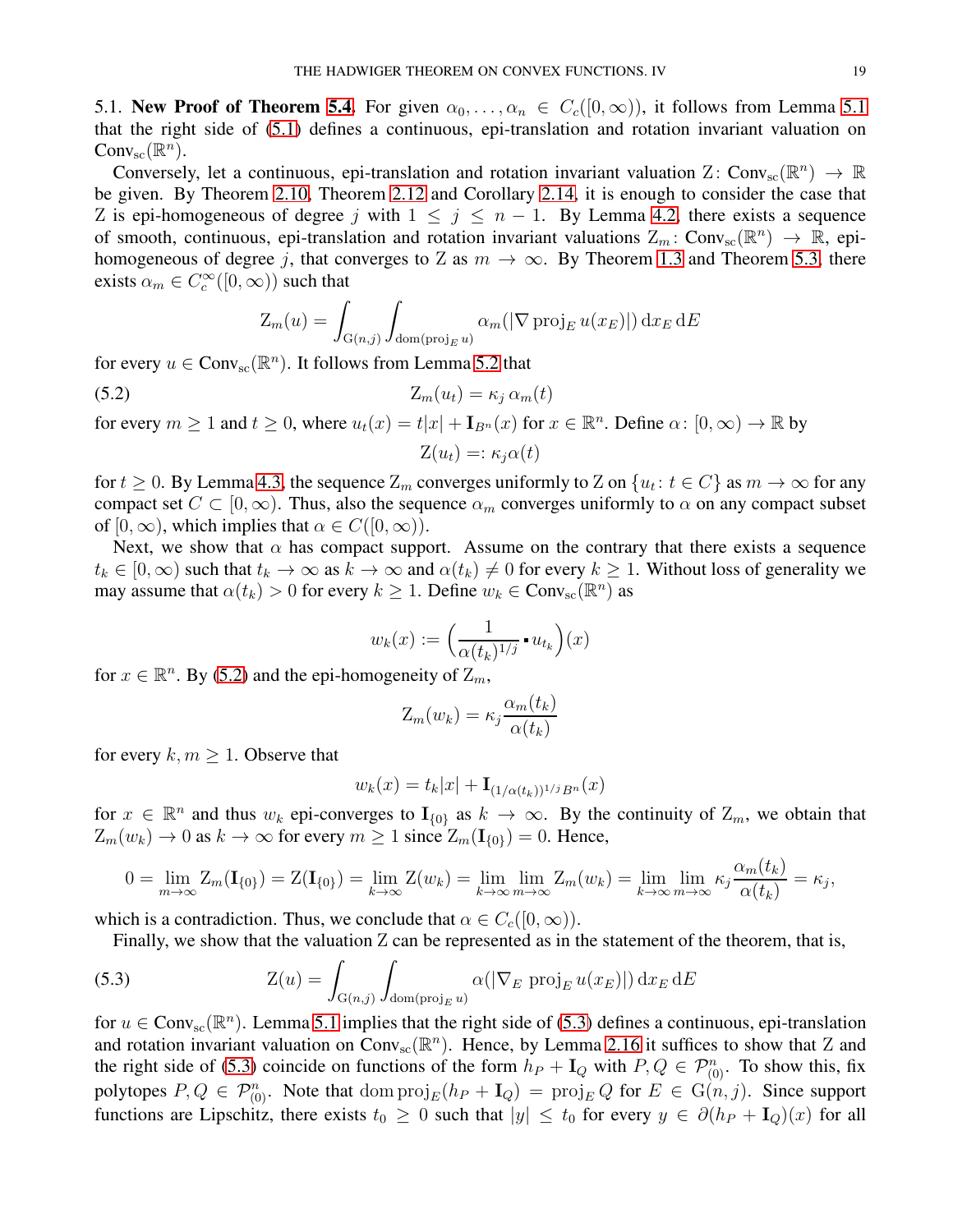$x \in \text{int } Q$ , where int stands for interior. Lemma [2.3](#page-4-1) implies that  $|y_E| \le t_0$  for every  $E \in G(n, j)$  and  $y_E \in \partial \text{proj}_E(h_P + I_Q)(x_E)$  for all  $x_E \in \text{proj}_E$  int Q. Hence

(5.4) 
$$
|\nabla_E \operatorname{proj}_E(h_P + \mathbf{I}_Q)(x_E)| \le t_0
$$

for every  $E \in G(n, j)$  and a.e.  $x_E \in \text{proj}_E Q$ . Since  $\alpha_m$  converges uniformly to  $\alpha$  on  $[0, t_0]$ , it follows from  $(5.4)$  that

$$
\lim_{m \to \infty} \int_{\text{proj}_E Q} \alpha_m(|\nabla_E \operatorname{proj}_E(h_P + \mathbf{I}_Q)(x_E)|) dx_E = \int_{\text{proj}_E Q} \alpha(|\nabla_E \operatorname{proj}_E(h_P + \mathbf{I}_Q)(x_E)|) dx_E
$$

for  $E \in G(n, j)$ . Since  $\alpha_m$  is uniformly bounded on  $[0, t_0]$ , the space  $G(n, j)$  is compact and the function  $E \mapsto V_i(\text{proj}_E Q)$  is continuous, there is  $\gamma > 0$  such that

<span id="page-19-1"></span>
$$
\Big| \int_{\text{proj}_E Q} \alpha_m(|\nabla_E \text{ proj}_E(h_P + \mathbf{I}_Q)(x_E)|) \, dx_E \Big| \le \gamma \max_{E \in G(n,j)} V_j(\text{proj}_E Q)
$$

for every  $E \in G(n, j)$ . Hence, we may apply the dominated convergence theorem to obtain that

$$
Z(h_P + I_Q) = \lim_{m \to \infty} Z_m(h_P + I_Q)
$$
  
= 
$$
\lim_{m \to \infty} \int_{G(n,j)} \int_{\text{proj}_E Q} \alpha_m(|\nabla_E \text{ proj}_E(h_P + I_Q)(x_E)|) dx_E dE
$$
  
= 
$$
\int_{G(n,j)} \int_{\text{proj}_E Q} \alpha(|\nabla_E \text{ proj}_E(h_P + I_Q)(x_E)|) dx_E dE,
$$

<span id="page-19-0"></span>which concludes the proof.

## 6. FUNCTIONS WITH LOWER DIMENSIONAL DOMAIN AND KLAIN'S PROOF

We discuss the extension of valuations on functions with lower dimensional domain to valuations on general functions. We show that the Abel transform plays a critical role and explain why Klain's approach [\[21\]](#page-23-27) to Hadwiger's theorem does not work in general in the functional setting.

6.1. Further Properties of the Abel Transform. The following lemma and Proposition [6.5](#page-21-0) show that the Abel transform, which was defined in Section [2.4,](#page-5-2) maps  $D_j^n$  to  $D_j^{n-1}$  $\frac{n-1}{j}$ .

<span id="page-19-3"></span>**Lemma 6.1.** Let 
$$
0 \le j \le n-2
$$
. If  $\zeta \in D_j^n$ , then  $A\zeta \in D_j^{n-1}$ .

*Proof.* It is easy to see that the condition  $\zeta \in C_b((0,\infty))$  implies that also  $\mathcal{A}\zeta \in C_b((0,\infty))$ . Since  $\zeta \in D_j^n$ , there exist  $\beta \geq 0$  such that

(6.1) 
$$
\left| \int_s^{\infty} t^{n-j-1} \zeta(t) dt \right| \leq \beta
$$

for every  $s > 0$  and  $\gamma := \lim_{s \to 0^+} \int_s^{\infty} t^{n-j-1} \zeta(t) dt$  exists and is finite. Using [\(2.3\)](#page-5-3) and the substitution  $z = t \cosh(r)$ , we obtain

<span id="page-19-2"></span>
$$
\lim_{s \to 0^+} \int_s^\infty t^{n-j-2} \mathcal{A} \zeta(t) dt = 2 \lim_{s \to 0^+} \int_s^\infty \int_0^\infty t^{n-j-1} \zeta(t \cosh(r)) \cosh(r) dr dt
$$

$$
= 2 \lim_{s \to 0^+} \int_0^\infty \frac{1}{\cosh^{n-j-1}(r)} \int_{s \cosh(r)}^\infty z^{n-j-1} \zeta(z) dz dr
$$

$$
= 2 \int_0^\infty \frac{\gamma}{\cosh^{n-j-1}(r)} dr
$$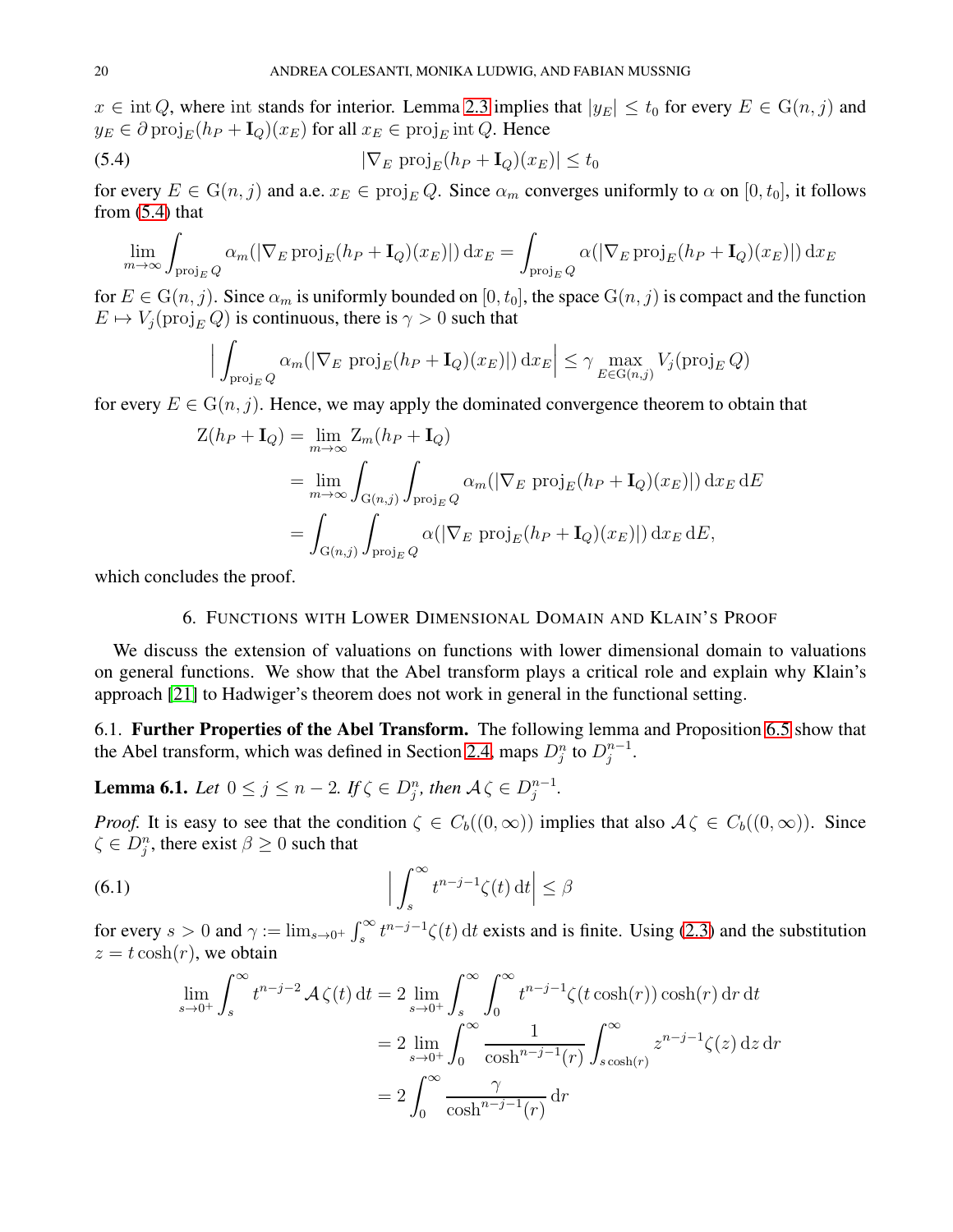where we have used  $(6.1)$  and the dominated convergence theorem in the last step. Using that

<span id="page-20-0"></span>(6.2) 
$$
\int_0^\infty \frac{1}{\cosh^{n-j-1}(r)} dr \leq \int_0^\infty \frac{1}{\cosh(r)} dr = \frac{\pi}{2},
$$

we obtain that  $\lim_{s\to 0^+}\int_s^\infty t^{n-j-2} A \zeta(t) dt$  exists and is finite. Note that for  $j=0$  we have thus shown that  $\mathcal{A} \zeta \in D_0^{n-1}$ .

Next, let  $1 \le j \le n-2$  and  $\varepsilon > 0$ . Since  $\zeta \in D_j^n$ , there exists  $\delta > 0$  such that  $|r^{n-j}\zeta(r)| < \varepsilon$  for every  $r \in (0, \delta)$ . Thus,

$$
\left| s^{n-j} \int_0^{\operatorname{acosh}(\delta/s)} \cosh(r)\zeta(s\cosh(r)) dr \right| \leq \int_0^{\operatorname{acosh}(\delta/s)} \left| (s\cosh(r))^{n-j} \zeta(s\cosh(r)) \right| \frac{1}{\cosh^{n-j-1}(r)} dr
$$
  

$$
\leq \varepsilon \int_0^\infty \frac{1}{\cosh^{n-j-1}(r)} dr.
$$

Therefore

$$
\begin{split} \left| s^{n-j-1} \mathcal{A} \zeta(s) \right| &= \left| 2s^{n-j} \int_0^\infty \cosh(r) \zeta(s \cosh(r)) \, \mathrm{d}r \right| \\ &\le 2\varepsilon \int_0^\infty \frac{1}{\cosh^{n-j-1}(r)} \, \mathrm{d}r + 2s^{n-j} \int_{\mathrm{acosh}(\delta/s)}^\infty \cosh(r) |\zeta(s \cosh(r))| \, \mathrm{d}r \\ &= 2\varepsilon \int_0^\infty \frac{1}{\cosh^{n-j-1}(r)} \, \mathrm{d}r + 2s^{n-j-1} \int_\delta^\infty |\zeta(\sqrt{s^2 + t^2})| \, \mathrm{d}t. \end{split}
$$

Since  $\zeta$  is continuous with bounded support and  $\delta > 0$ , the last inequality implies that

$$
\limsup_{s \to 0^+} |s^{n-j-1} \mathcal{A} \zeta(s)| \le 2\varepsilon \int_0^\infty \frac{1}{\cosh^{n-j-1}(r)} \, dr.
$$

Using [\(6.2\)](#page-20-0) again, we obtain  $\lim_{s\to 0^+} s^{n-j-1} A \zeta(s) = 0$  and have shown that  $A \zeta \in D_j^{n-1}$ 

We will see in Proposition [6.5](#page-21-0) that the statement from Lemma [6.1](#page-19-3) is also true for  $j = n - 1$ .

6.2. Functions with Lower Dimensional Domains. Let  $Conv_0(\mathbb{R}^n;\mathbb{R})$  denote the set of functions in Conv $(\mathbb{R}^n;\mathbb{R})$  that are of class  $C^2$  in a neighborhood of the origin. It is easy to see that Conv<sub>0</sub> $(\mathbb{R}^n;\mathbb{R})$  is dense in  $Conv(\mathbb{R}^n; \mathbb{R})$ . We need the following three lemmas.

<span id="page-20-1"></span>**Lemma 6.2** ([\[13\]](#page-23-24), Lemma 3.1). Let  $1 \leq j \leq n$  and  $\zeta \in D_j^n$ . If  $v \in Conv_0(\mathbb{R}^n; \mathbb{R})$ , then

$$
\int_{\mathbb{R}^n} |\zeta(|x|)| \,\mathrm{d}\Phi^n_j(v,x)
$$

*is well-defined and finite.*

<span id="page-20-2"></span>**Lemma 6.3** ([\[13\]](#page-23-24), Lemma 3.23). *If*  $0 \le j \le n$  *and*  $\zeta \in D_j^n$ *, then* 

$$
V_{j,\zeta}^{n,*}(v) = \int_{\mathbb{R}^n} \zeta(|x|) d\Phi_j^n(v,x)
$$

*for every*  $v \in Conv_0(\mathbb{R}^n; \mathbb{R})$ .

 $\Box$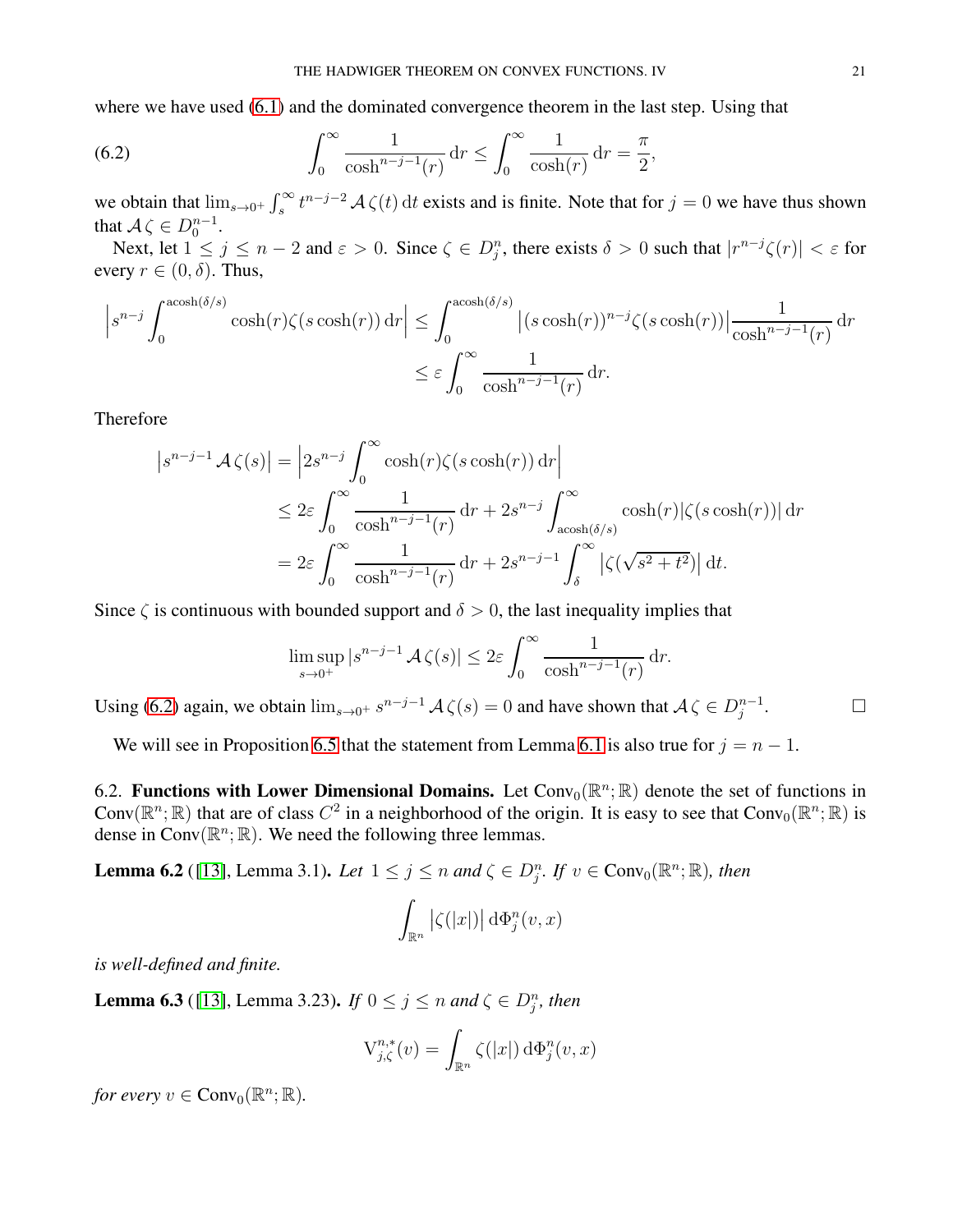<span id="page-21-1"></span>**Lemma 6.4.** Let  $1 \leq k < n$  and  $v \in Conv_0(\mathbb{R}^n; \mathbb{R})$ . If there exists  $w \in Conv_0(\mathbb{R}^k; \mathbb{R})$  with

 $v(x_1, \ldots, x_n) = w(x_1, \ldots, x_k)$ 

*for every*  $(x_1, \ldots, x_n) \in \mathbb{R}^n$ , then

$$
\int_{\mathbb{R}^n} \zeta(|x|) d\Phi_j^n(v, x) = \int_{\mathbb{R}^k} \mathcal{A}^{n-k} \zeta(|z|) d\Phi_j^k(w, z)
$$

*for every*  $0 \leq j \leq k$  *and*  $\zeta \in D_j^n$ *.* 

*Proof.* By our assumptions on v and w, it follows from Lemma [2.7](#page-7-2) that

$$
d\Phi_j^n(v,(x_1,\ldots,x_n))=d\Phi_j^k(w,(x_1,\ldots,x_k))\,dx_{k+1}\cdots dx_n.
$$

By Lemma [6.2](#page-20-1) the function  $x \mapsto \zeta(|x|)$  is absolutely integrable with respect to  $d\Phi_j^n(v, \cdot)$ . Thus,

$$
\int_{\mathbb{R}^n} \zeta(|x|) d\Phi_j^n(v, x) = \int_{\mathbb{R}^k} \int_{\mathbb{R}^{n-k}} \zeta(\sqrt{|y|^2 + |z|^2}) dz d\Phi_j^k(w, z) = \int_{\mathbb{R}^k} \mathcal{A}^{n-k} \zeta(|z|) d\Phi_j^k(w, z)
$$
  
by Fubini's theorem.

The following result describes the behavior of functional intrinsic volumes on functions with lower dimensional domain. We require the following definition. For a given k-dimensional affine subspace  $E \subset \mathbb{R}^n$  there exist a translation  $\tau$  on  $\mathbb{R}^n$  and  $\vartheta \in SO(n)$  such that  $\{\vartheta(\tau x): x \in E\} = \mathbb{R}^k$ , where we also consider  $\mathbb{R}^k$  as a subspace of  $\mathbb{R}^n$ . Note that  $\tau$  and  $\vartheta$  are not unique. Now for every  $u \in Conv_{\rm sc}(\mathbb{R}^n)$ with dom  $u \subseteq E$  we have  $\text{dom}(u \circ \tau^{-1} \circ \vartheta^{-1}) \subseteq \mathbb{R}^k$ . Hence, we may consider  $u \circ \tau^{-1} \circ \vartheta^{-1}$  as an element of Conv<sub>sc</sub>( $\mathbb{R}^k$ ). If Z: Conv<sub>sc</sub>( $\mathbb{R}^k$ )  $\to \mathbb{R}$  is epi-translation and  $O(k)$  invariant, where  $O(k)$  denotes the orthogonal group in  $\mathbb{R}^k$ , we set

$$
Z(u) := Z(u \circ \tau^{-1} \circ \vartheta^{-1})
$$

for  $u \in Conv_{sc}(\mathbb{R}^n)$  with dom  $u \subseteq E$ . Since Z is epi-translation and  $O(k)$  invariant, this definition does not depend on the particular choice of the translation  $\tau$  and  $\vartheta \in SO(n)$  and thus, Z is well defined on  $\{u \in Conv_{sc}(\mathbb{R}^n): \text{ dom } u \subseteq E\}$ . Note that it is easy to see that functional intrinsic volumes on  $Conv_{sc}(\mathbb{R}^{k})$  are not only rotation invariant but even  $O(k)$  invariant.

<span id="page-21-0"></span>**Proposition 6.5.** *Let*  $1 \leq k < n$ . *If*  $u \in Conv_{\text{sc}}(\mathbb{R}^n)$  *is such that* dom  $u \subseteq E$  *for some affine subspace*  $E \subset \mathbb{R}^n$  *with* dim  $E = k$ *, then* 

$$
V_{j,\zeta}^n(u) = V_{j,\mathcal{A}^{n-k}\zeta}^k(u|_E)
$$

for every  $0 \leq j \leq k$  and  $\zeta \in D_j^n$ . In particular,  $\mathcal{A}^{n-k} \zeta \in D_j^k$ .

We deduce this proposition from its dual version, which is stated below, using the following facts and definition. If  $u \in Conv_{sc}(\mathbb{R}^n)$  is such that dom  $u \subseteq \mathbb{R}^k$  and  $v \in Conv(\mathbb{R}^n; \mathbb{R})$  is its Legendre transform, then there exists  $w \in Conv(\mathbb{R}^k; \mathbb{R})$  such that  $v(x_1, \ldots, x_n) = w(x_1, \ldots, x_k)$  for  $(x_1, \ldots, x_n) \in \mathbb{R}^n$ . Moreover,  $w^* = u$  on  $\mathbb{R}^k$ , when taking the Legendre transform on  $\mathbb{R}^k$ . Similar as above, given an  $O(k)$ invariant  $Z: Conv(\mathbb{R}^k; \mathbb{R}) \to \mathbb{R}$  and  $E \in G(n, k)$ , we set

$$
Z(v) := Z(v \circ \vartheta^{-1})
$$

for  $v \in Conv(E; \mathbb{R})$  with a suitable  $\vartheta \in SO(n)$ .

**Proposition 6.6.** *For*  $1 \leq k \leq n$ , *let*  $E \in G(n, k)$  *and write*  $x = (x_E, x_{E^{\perp}})$  *for*  $x \in \mathbb{R}^n$  *with*  $x_E \in E$  $and\ x_{E^{\perp}}\in E^{\perp}$ *. If*  $v\in \text{Conv}(\mathbb{R}^n;\mathbb{R})$  *is such that*  $v(x_E,x_{E^{\perp}})=w(x_E)$  *for some*  $w\in \text{Conv}(E;\mathbb{R})$ *, then* 

$$
\mathcal{V}^{n,*}_{j,\zeta}(v) = \mathcal{V}^{k,*}_{j,\mathcal{A}^{n-k}\zeta}(w)
$$

for every  $0 \leq j \leq k$  and  $\zeta \in D_j^n$ . In particular,  $\mathcal{A}^{n-k} \zeta \in D_j^k$ .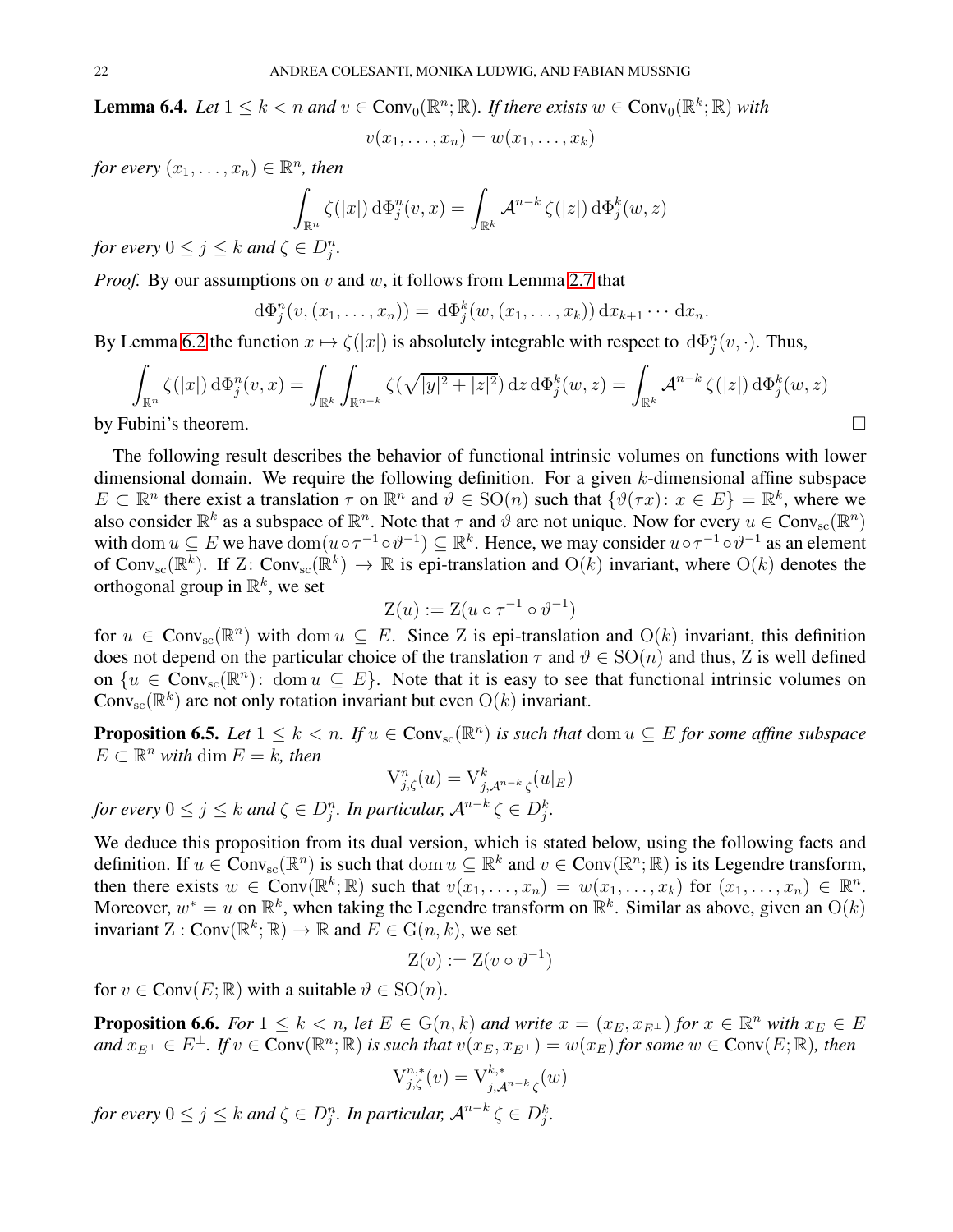*Proof.* Without loss of generality we may assume that  $E = \mathbb{R}^k$ . By Lemma [6.4](#page-21-1) and Lemma [6.3,](#page-20-2) we see that the statement holds if  $v \in Conv_0(\mathbb{R}^n; \mathbb{R})$  (and therefore  $w \in Conv_0(\mathbb{R}^k; \mathbb{R})$ ). Since Conv<sub>0</sub>( $\mathbb{R}^n$ ;  $\mathbb{R}$ ) is dense in Conv( $\mathbb{R}^n$ ;  $\mathbb{R}$ ) and Conv<sub>0</sub>( $\mathbb{R}^k$ ;  $\mathbb{R}$ ) is dense in Conv( $\mathbb{R}^k$ ;  $\mathbb{R}$ ) while  $V_{j,\zeta}^{n,*}$  is continuous on Conv $(\mathbb{R}^n;\mathbb{R})$ , it remains to show that  $\vee_{j,\mathcal{A}^{n-k}\zeta}^{k,*}$  is well-defined and continuous on Conv $(\mathbb{R}^k;\mathbb{R})$ . By Theorem [2.17,](#page-9-2) it suffices to show that  $\mathcal{A}^{n-k} \subset \{ \in D_j^k \}$ .

If  $j \, < \, k$ , then the statement follows from Lemma [6.1.](#page-19-3) In the remaining case  $j = k$ , we need to show that  $A^{n-k} \zeta \in D_k^k$ . Since  $\zeta$  is continuous with bounded support, it is easy to see that also  $\mathcal{A}^{n-k} \zeta$  is continuous with bounded support. It remains to show that  $\lim_{s\to 0^+} \mathcal{A}^{n-k} \zeta(s)$  exists and is finite. Let  $\bar{x}_1, \ldots, \bar{x}_k \in \mathbb{R} \setminus \{0\}$  be such that  $|\bar{x}_E| = 1$ , where  $\bar{x}_E := (\bar{x}_1, \ldots, \bar{x}_k)$ . For  $t \ge 0$ , define  $w_t \in \text{Conv}(\mathbb{R}^k; \mathbb{R})$  as

$$
w_t(x_1,...,x_k) := \frac{1}{2} \sum_{i=1}^k |x_i - t\overline{x}_i|
$$

for  $(x_1, \ldots, x_k) \in \mathbb{R}^k$  and let  $v_t \in \text{Conv}(\mathbb{R}^n; \mathbb{R})$  be such that  $v_t(x_1, \ldots, x_n) := w_t(x_1, \ldots, x_k)$  for  $(x_1, \ldots, x_n) \in \mathbb{R}^n$ . Note that  $w_t \in Conv_0(\mathbb{R}^k; \mathbb{R})$  and  $v_t \in Conv_0(\mathbb{R}^n; \mathbb{R})$  if  $t > 0$ . By Lemma [6.3,](#page-20-2) Lemma [6.4](#page-21-1) and Lemma [2.8](#page-7-3) we now have

$$
V_{k,\zeta}^{n,*}(v_t) = \int_{\mathbb{R}^n} \zeta(|x|) d\Phi_k^n(v_t, x) = \int_{\mathbb{R}^k} \mathcal{A}^{n-k} \zeta(|x_E|) d\Phi_k^k(w_t, x_E) = \mathcal{A}^{n-k} \zeta(t)
$$

for every  $t > 0$ . Since  $\zeta \in D_k^n$ , the functional intrinsic volume  $V_{k,\zeta}^{n,*}$  is continuous on Conv $(\mathbb{R}^n;\mathbb{R})$ , and

$$
\lim_{t \to 0^+} \mathcal{V}_{k,\zeta}^{n,*}(v_t) = \mathcal{V}_{k,\zeta}^{n,*}(v_0).
$$

Thus,  $\lim_{t\to 0^+} \mathcal{A}^{n-k} \zeta(t)$  exists and is finite, which completes our proof.

6.3. On Klain's Proof. In our proof of the Hadwiger theorem for smooth valuations, Theorem [1.3,](#page-2-1) we adapted Klain's approach [\[21\]](#page-23-27) to the Hadwiger theorem. We used induction on the dimension and extended valuations on functions with lower dimensional domains to valuations on functions with general domains. This step required to invert the Abel transform, which is possible in the setting of smooth valuations.

Let  $1 \le j \le k$  and  $\zeta \in D_j^k$ . If  $\zeta \notin C^1((0,\infty))$ , then by Lemma [2.4](#page-5-4) and Proposition [6.5](#page-21-0) there does not exist any  $\xi \in D_j^{k+2}$  $j^{k+2}$  such that

$$
V_{j,\xi}^{k+2}(u) = V_{j,\zeta}^k(u|_{\mathbb{R}^k})
$$

for every  $u \in Conv_{sc}(\mathbb{R}^{k+2})$  with dom  $u \subseteq \mathbb{R}^k$ . More generally, if  $\zeta \in D_j^k$  is not in the image of the Abel transform (as map from  $D_i^{k+1}$  $j_j^{k+1}$  to  $D_j^k$ ), then  $V_{j,\zeta}^k$  cannot be obtained by restricting any functional intrinsic volume of the form  $V_{j,\xi}^{k+l}$ , with  $l > 0$ , to functions with k-dimensional domain. This also means that it is not possible to extend  $V_{j,\zeta}^k$  to functions defined on any higher-dimensional space.

In other words, the dimension of the ambient space matters, which is in contrast to classical intrinsic volumes. This is also the reason why we used Klain's approach only for smooth valuations.

Acknowledgments. The authors thank Semyon Alesker, Daniel Hug, Jonas Knoerr, and Boris Rubin for their helpful remarks. M. Ludwig was supported, in part, by the Austrian Science Fund (FWF): P 34446 and F. Mussnig was supported by the Austrian Science Fund (FWF): J 4490-N.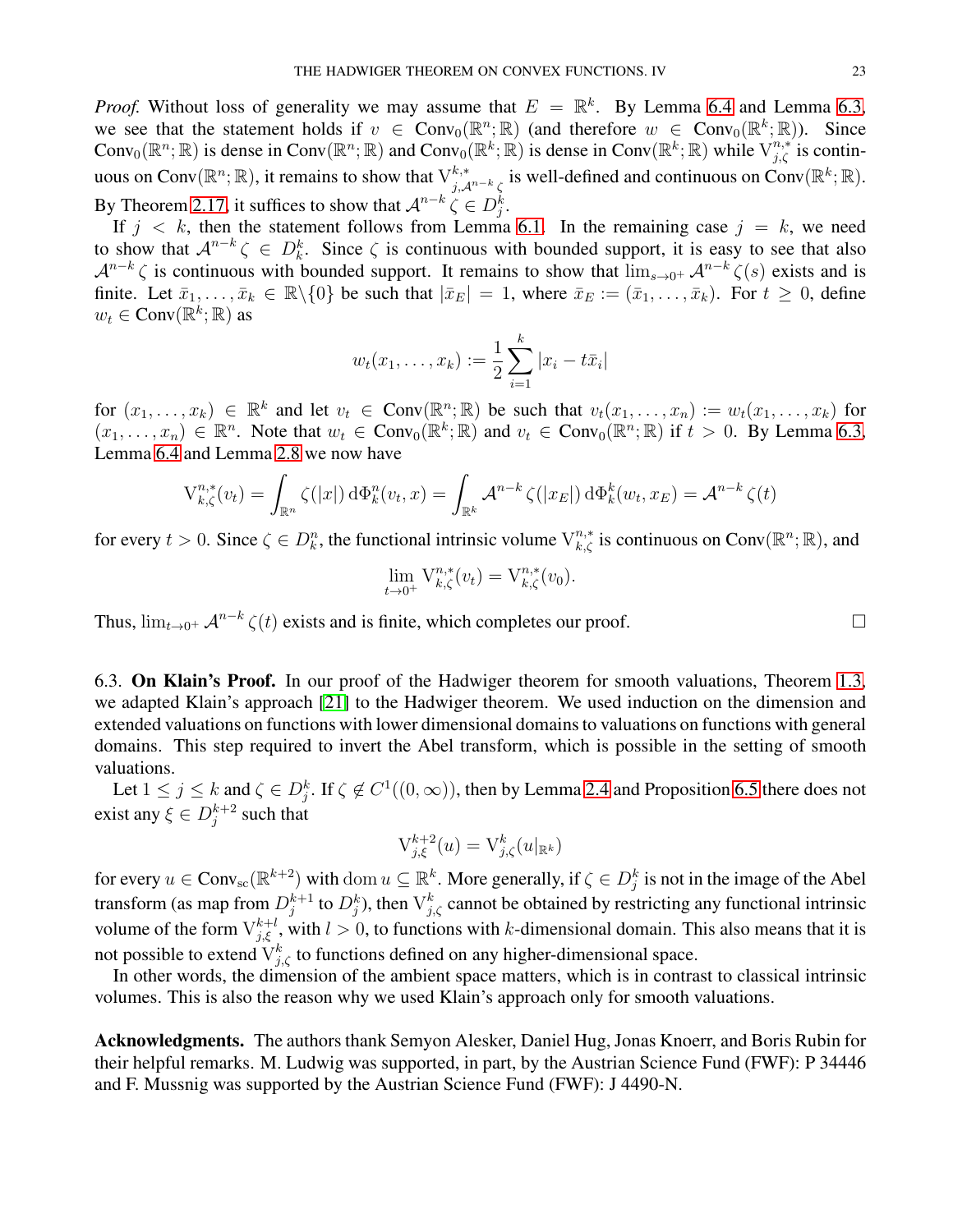#### **REFERENCES**

- <span id="page-23-4"></span><span id="page-23-3"></span>[1] S. Alesker, *Continuous rotation invariant valuations on convex sets*, Ann. of Math. (2) 149 (1999), 977–1005.
- <span id="page-23-30"></span>[2] S. Alesker, *Description of translation invariant valuations on convex sets with solution of P. McMullen's conjecture*, Geom. Funct. Anal. 11 (2001), 244–272.
- <span id="page-23-20"></span>[3] S. Alesker, *Theory of valuations on manifolds. I. Linear spaces*, Israel J. Math. 156 (2006), 311–339.
- <span id="page-23-5"></span>[4] S. Alesker, *Valuations on convex functions and convex sets and Monge–Ampere operators `* , Adv. Geom. 19 (2019), 313–322.
- [5] S. Alesker and D. Faifman, *Convex valuations invariant under the Lorentz group*, J. Differential Geom. 98 (2014), 183–236.
- <span id="page-23-6"></span>[6] A. Bernig and J. H. G. Fu, *Hermitian integral geometry*, Ann. of Math. (2) 173 (2011), 907–945.
- <span id="page-23-33"></span>[7] K. J. Böröczky, E. Lutwak, D. Yang, and G. Zhang, *The Gauss image problem*, Comm. Pure Appl. Math. 73 (2020), 1406–1452.
- [8] A. Colesanti and D. Hug, *Steiner type formulae and weighted measures of singularities for semi-convex functions*, Trans. Amer. Math. Soc. 352 (2000), 3239–3263.
- <span id="page-23-16"></span>[9] A. Colesanti, M. Ludwig, and F. Mussnig, *Minkowski valuations on convex functions*, Calc. Var. Partial Differential Equations 56 (2017), Art. 162.
- <span id="page-23-21"></span><span id="page-23-17"></span>[10] A. Colesanti, M. Ludwig, and F. Mussnig, *Valuations on convex functions*, Int. Math. Res. Not. IMRN (2019), 2384– 2410.
- <span id="page-23-34"></span>[11] A. Colesanti, M. Ludwig, and F. Mussnig, *A homogeneous decomposition theorem for valuations on convex functions*, J. Funct. Anal. 279 (2020), 108573.
- <span id="page-23-24"></span>[12] A. Colesanti, M. Ludwig, and F. Mussnig, *Hessian valuations*, Indiana Univ. Math. J. 69 (2020), 1275–1315.
- <span id="page-23-25"></span>[13] A. Colesanti, M. Ludwig, and F. Mussnig, *The Hadwiger theorem on convex functions. I*, [arXiv:2009.03702](http://arxiv.org/abs/2009.03702) (2020).
- <span id="page-23-26"></span>[14] A. Colesanti, M. Ludwig, and F. Mussnig, *The Hadwiger theorem on convex functions. II*, [arXiv:2109.09434](http://arxiv.org/abs/2109.09434) (2021).
- <span id="page-23-12"></span>[15] A. Colesanti, M. Ludwig, and F. Mussnig, *The Hadwiger theorem on convex functions. III*, [arXiv:2111.05648](http://arxiv.org/abs/2111.05648) (2021).
- [16] A. Colesanti, D. Pagnini, P. Tradacete, and I. Villanueva, *A class of invariant valuations on* Lip(S n−1 ), Adv. Math. 366 (2020), 107069.
- <span id="page-23-13"></span>[17] A. Colesanti, D. Pagnini, P. Tradacete, and I. Villanueva, *Continuous valuations on the space of Lipschitz functions on the sphere*, J. Funct. Anal. 280 (2021), 108873.
- <span id="page-23-7"></span><span id="page-23-0"></span>[18] C. Haberl and L. Parapatits, *The centro-affine Hadwiger theorem*, J. Amer. Math. Soc. 27 (2014), 685–705.
- <span id="page-23-8"></span>[19] H. Hadwiger, *Vorlesungen uber Inhalt, Oberfl ¨ ache und Isoperimetrie ¨* , Springer, Berlin, 1957.
- [20] Y. Huang, E. Lutwak, D. Yang, and G. Zhang, *Geometric measures in the dual Brunn–Minkowski theory and their associated Minkowski problems*, Acta Math. 216 (2016), 325–388.
- <span id="page-23-27"></span><span id="page-23-1"></span>[21] D. A. Klain, *A short proof of Hadwiger's characterization theorem*, Mathematika 42 (1995), 329–339.
- <span id="page-23-29"></span>[22] D. A. Klain and G.-C. Rota, *Introduction to Geometric Probability*, Cambridge University Press, Cambridge, 1997.
- <span id="page-23-22"></span>[23] J. Knoerr, *Smooth valuations on convex functions*, PhD thesis, Goethe University Frankfurt, 2020.
- <span id="page-23-23"></span>[24] J. Knoerr, *The support of dually epi-translation invariant valuations on convex functions*, J. Funct. Anal. 281 (2021), 109059.
- <span id="page-23-9"></span>[25] J. Knoerr, *Smooth and mixed Hessian valuations on convex functions*, [arXiv:2006.12933](http://arxiv.org/abs/2006.12933) (2020).
- [26] J. Li and D. Ma, *Laplace transforms and valuations*, J. Funct. Anal. 272 (2017), 738–758.
- <span id="page-23-10"></span>[27] M. Ludwig, *Ellipsoids and matrix valued valuations*, Duke Math. J. 119 (2003), 159–188.
- <span id="page-23-14"></span>[28] M. Ludwig, *Minkowski areas and valuations*, J. Differential Geom. 86 (2010), 133–161.
- <span id="page-23-15"></span>[29] M. Ludwig, *Fisher information and matrix-valued valuations*, Adv. Math. 226 (2011), 2700–2711.
- <span id="page-23-11"></span>[30] M. Ludwig, *Valuations on Sobolev spaces*, Amer. J. Math. 134 (2012), 827–842.
- <span id="page-23-18"></span>[31] M. Ludwig and M. Reitzner, *A classification of* SL(n) *invariant valuations*, Ann. of Math. (2) 172 (2010), 1219–1267.
- <span id="page-23-19"></span>[32] F. Mussnig, *Volume, polar volume and Euler characteristic for convex functions*, Adv. Math. 344 (2019), 340–373.
- <span id="page-23-31"></span>[33] F. Mussnig, SL(n) *invariant valuations on super-coercive convex functions*, Canad. J. Math. 73 (2021), 108–130.
- [34] R. T. Rockafellar, *Convex Analysis*, Princeton Landmarks in Mathematics, Princeton University Press, Princeton, NJ, 1997, Reprint of the 1970 original, Princeton Paperbacks.
- <span id="page-23-32"></span>[35] R. T. Rockafellar and R. J.-B. Wets, *Variational Analysis*, Grundlehren der Mathematischen Wissenschaften, vol. 317, Springer-Verlag, Berlin, 1998.
- <span id="page-23-28"></span><span id="page-23-2"></span>[36] R. Schneider, *Simple valuations on convex bodies*, Mathematika 43 (1996), 32–39.
- [37] R. Schneider, *Convex Bodies: the Brunn-Minkowski Theory*, Second expanded ed., Encyclopedia of Mathematics and its Applications, vol. 151, Cambridge University Press, Cambridge, 2014.
- <span id="page-23-35"></span>[38] N. S. Trudinger and X.-J. Wang, *Hessian measures. I*, Topol. Methods Nonlinear Anal. 10 (1997), 225–239.